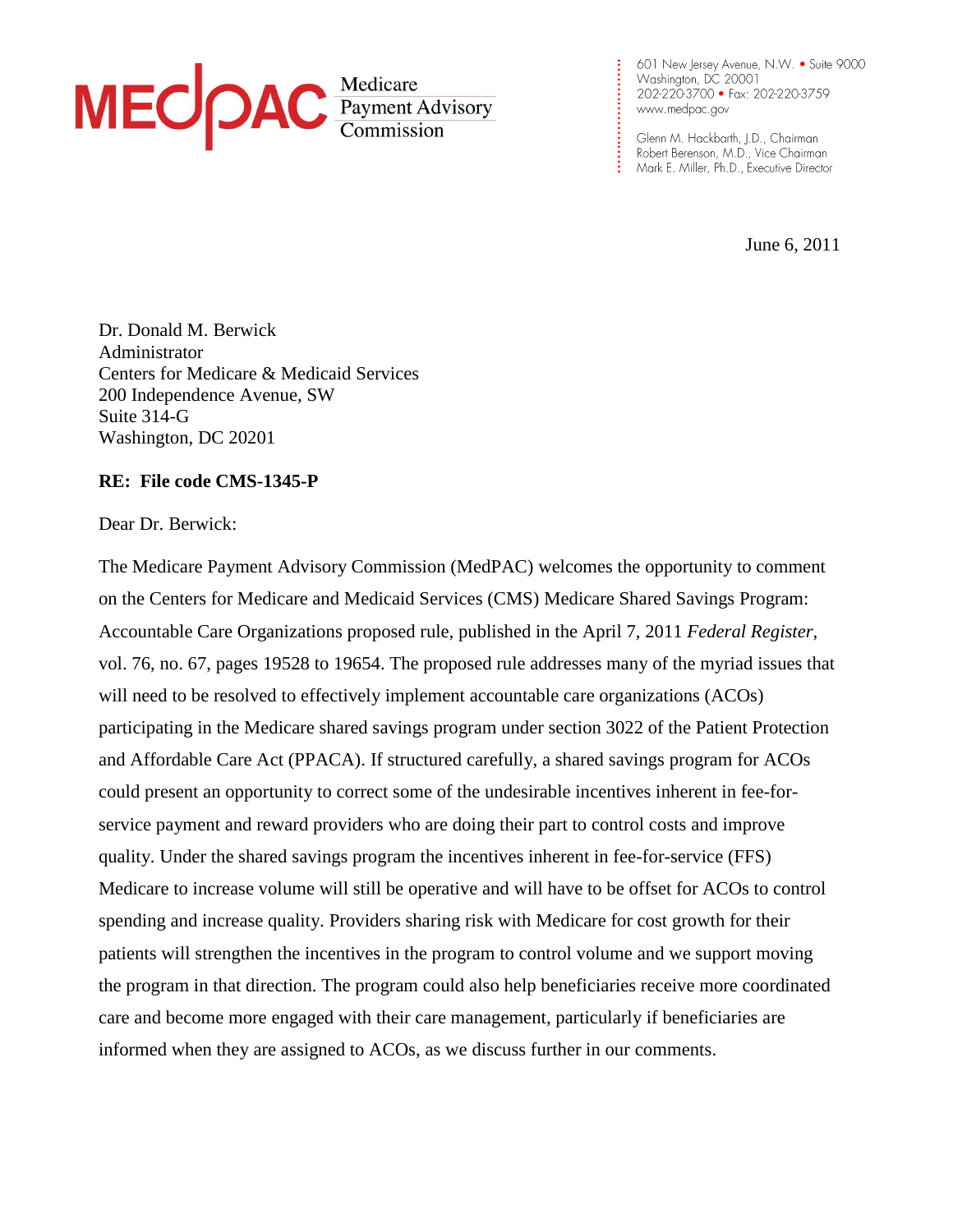The proposed rule thoughtfully addresses many aspects of the program and discusses the pros and cons of different approaches. Among them are the specific qualifications ACOs must demonstrate, such as a clear management and leadership structure, clear arrangements to assure the continuum of patient care, and commitments to evidence-based and patient-centered care delivery. It also addresses assignment of beneficiaries to ACOs, quality, the shared savings models, coordination with other agencies concerning waivers and antitrust, and overlap with other CMS shared savings initiatives. The proposed rule addresses these issues and asks for comments on specific matters. In this letter, we comment on the following six areas that we think will be crucial to the program's success:

- Prospective assignment of Medicare beneficiaries so that they can be informed of their assignment to ACOs and become fully engaged with improved care management.
- Risk adjustment of the ACO population.
- Focusing on a set of quality measures that reflect the outcomes ACOs are designed to achieve.
- Assessing benchmarks, spending and savings at some form of standardized prices.
- Allowing assignment based on primary care provided in RHC, FQHCs, and by nonphysician practitioners.
- Extending the one-sided risk model while protecting against random variation.

Our comments are intended to simplify the program and reduce uncertainty and administrative burden for providers who may wish to form ACOs. Providers may be reluctant to commit time and money to reorganize the delivery system to better coordinate care and improve quality, if rewards are uncertain and difficult to calculate. Our comments on assignment, risk adjustment, quality, and how to reduce initial administrative costs may help address those concerns. However, even if these changes were implemented in the final rule, the number of ACOs participating in the program may start small and grow slowly. Creating a well-functioning ACO will require a significant investment of money, effort, and time and the traditional FFS program will still be an attractive alternative; particularly for providers who are accustomed to being rewarded for the volume of services they individually provide and are proficient at increasing volume. Therefore, it would be a mistake to assess the success of the shared savings program by counting how many ACOs participate in the initial agreement period. Making the ACO terms generous enough to lure a large number of ACOs into the program could mean a high percentage of ACOs failing to achieve savings for Medicare and also failing to deliver their patients high quality, coordinated care. It is not in the long-term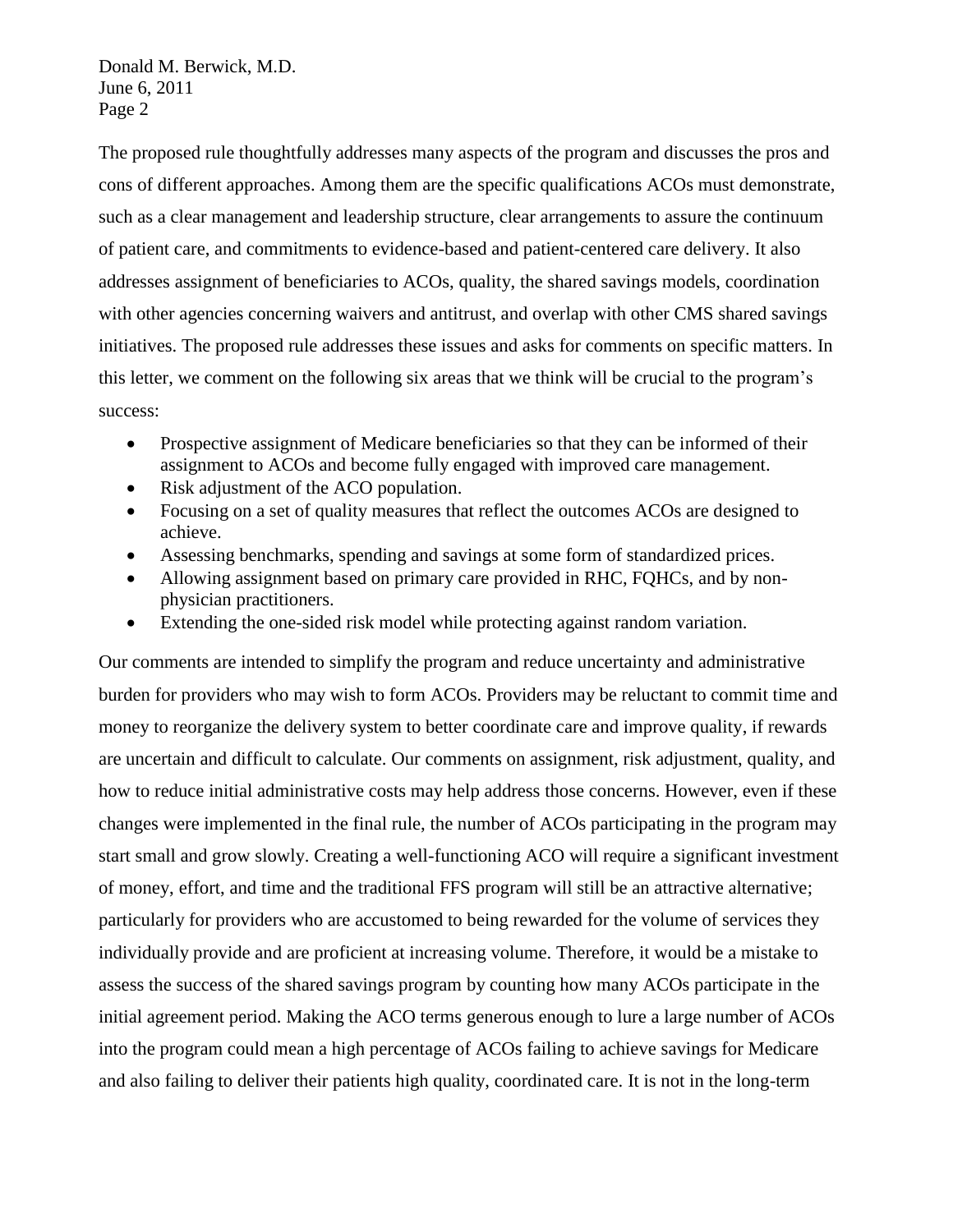interest of the shared savings program, or of Medicare more generally, to encourage participation by organizations that are unlikely to be successful. The program should not be expected to quickly transform the entire health-care delivery system. However, as a program that builds gradually, it could be an important step toward sustainability for the Medicare program if carefully designed to meet the goals of high quality care and slower growth in spending.

ACOs could play a central role in shifting the health care delivery system to one emphasizing quality and value to the benefit of the Medicare program, its beneficiaries, and taxpayers. However, the organization of care and care decisions will have to change if improvements are to be realized. Shifting from volume-driven to value-driven care will not be quick or easy, and it cannot be expected that a single set of regulations will be able to address all contingencies or difficulties that may arise. Therefore, it is crucial that the program be able to evolve and adapt over time. As ACOs gain experience with the program they may be able to provide guidance about what works and what does not to other ACOs and to organizations considering whether to join the program. CMS will need to make data available to the ACOs and entities such as MedPAC to help CMS determine the strengths and weaknesses of the different shared savings models and what aspects of the regulations may need to change. MedPAC also stands ready to help if technical clarifications or other legislative changes are needed. CMS should also take the opportunity to use the CMMI when that would be the most fruitful avenue to experiment with payment designs and move the program forward. The recently announced Pioneer ACO demonstration should be helpful in this regard and is in keeping with the tenor of many of our comments on the shared savings program. Providing an opportunity for experimentation in at least the initial years of operation of the shared savings program is another approach that we discuss in our comments on the one-sided model and quality reporting.

ACOs represent an opportunity to transform the delivery system, but realizing that opportunity will require providers to change their practices and take a risk on a novel payment system and CMS to be flexible and responsive as the program evolves.

We use the terminology of the proposed rule where possible. Briefly, the key terms are: an **agreement** period for each ACO consists of three **performance** years. An initial spending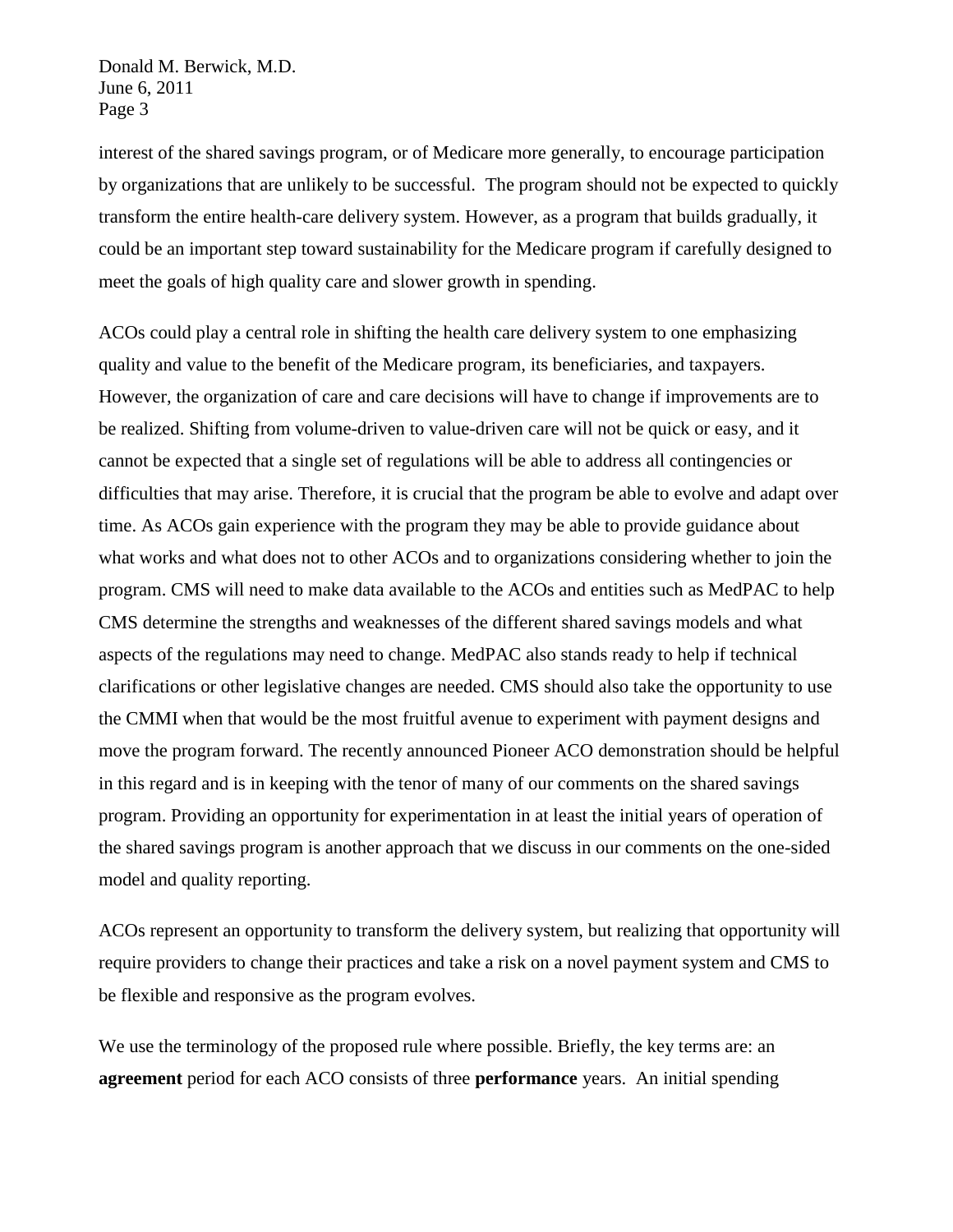**benchmark** is computed using three years of Medicare spending for the beneficiaries assigned to the ACO. Each year, an **update** amount is added to the prior year's benchmark to create a new benchmark for the performance year. That benchmark is then compared to actual Medicare spending to compute any **savings** or **loss**.

# **Assignment of beneficiaries to ACOs**

The proposed rule asks for comments on whether beneficiaries should be assigned to ACOs prospectively, that is, before the performance year, or retrospectively, that is, after the performance year. It discusses arguments on both sides and comes down on the side of retrospective assignment because the evaluation of effectiveness will be on the population actually served while at the same time the ACO providers, not knowing for sure which beneficiaries are in their ACO, will treat all patients the same way. It also proposes sharing aggregate beneficiary level-data on those who would have been assigned in the benchmark period prior to performance measurement so that the ACO will have some idea of those who might be assigned to it in the performance period.

### *Comment*

In any new Medicare program the rights and responsibilities of Medicare beneficiaries should be a primary consideration. Beneficiaries should know if their health care providers are operating under a new incentive structure. At the same time, for an ACO program to work well, beneficiaries will need to have greater engagement in their own care management. Properly structuring how the beneficiary is informed of his or her assignment to an ACO provider could help accomplish both of these goals but that will require prospective assignment. Prospective assignment will also improve adjustment for risk and quality reporting as we discuss in later sections of this letter.

Not informing beneficiaries would run the risk of a repeat of the managed care "backlash" experienced in the 1990s. The backlash resulted from patients feeling that they were being forced into managed care by their employers and that the financial benefits were accruing to employers health plans, or providers, not them. Some providers, many of whom were losing revenue due to managed care, were more than willing to feed patient concerns that the savings from managed care were being produced at the expense of the quality of care. This toxic combination of concerns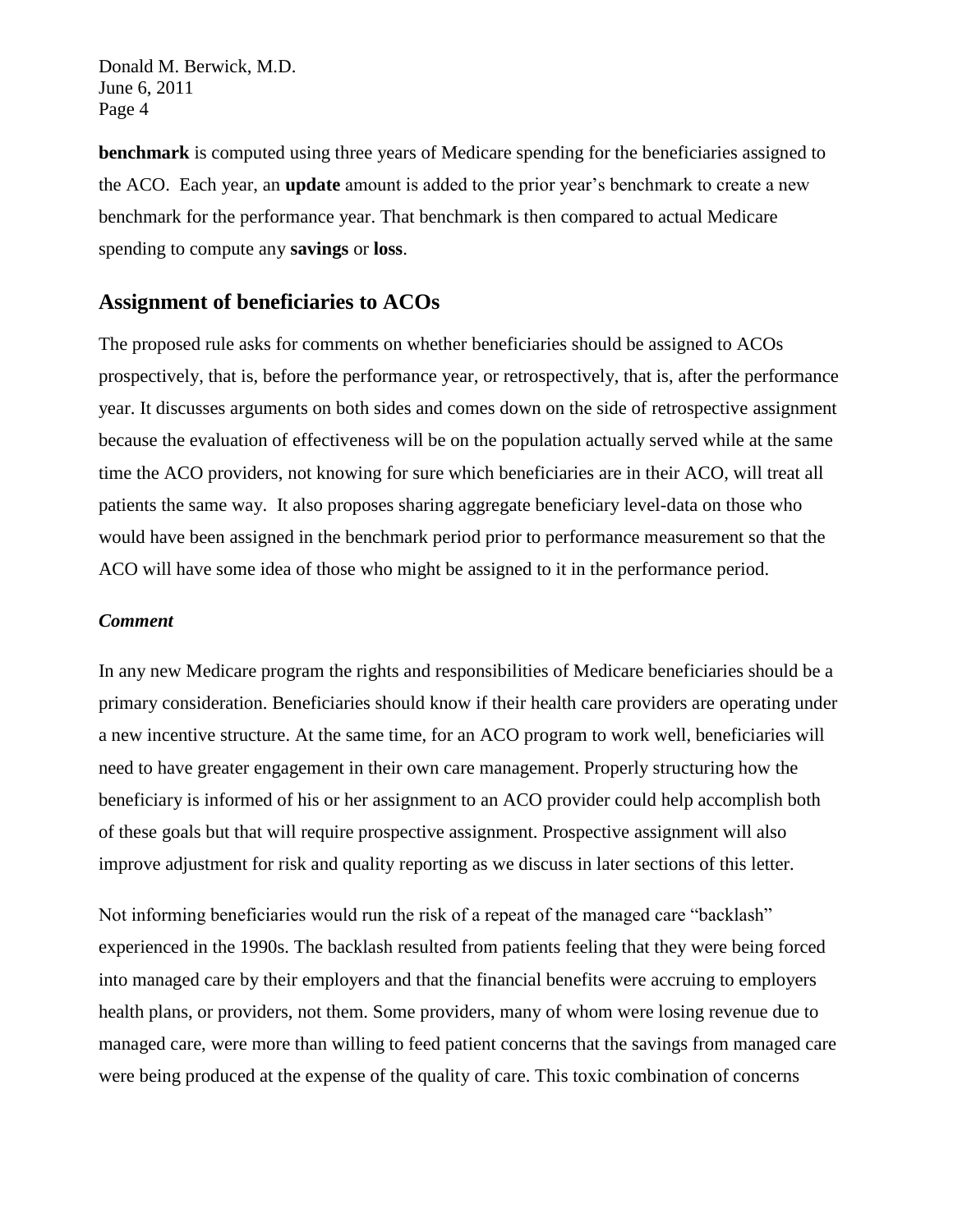resulted in the backlash: it behooves Medicare to pay close attention to patient notification so as not to repeat history.

Beneficiaries will have to be assigned prospectively if they are to be informed of their assignment to an ACO before care is delivered to them under that model. Prospective assignment uses claims data from a prior year to make the assignment. An ACO would first identify its primary care provider members to Medicare. Medicare would then assign beneficiaries to the ACO whose primary care had been provided in prior years by those members. The proposed rule argues that retrospective assignment is superior to prospective. Retrospective assignment would use data from the performance year to make the assignment. However, if retrospective assignment were used, neither the ACO nor the beneficiary would know at the beginning of that year who was assigned to the ACO and prior notification would be impossible.

We suggest that the beneficiaries be informed and, unless beneficiaries indicate otherwise, they remain in the ACO. If they decide that the change in incentives for their provider makes them too uncomfortable, Medicare should provide them some choice. One choice that the beneficiary always has is to switch from the assigned primary care provider to another provider who is not in an ACO. Another choice, some suggest, is to allow beneficiaries to stay with their providers who are in the ACO yet "opt out;" that is, not have their data count toward the ACO's performance. This differs from the option allowed beneficiaries in the proposed rule which only allows a beneficiary to decide whether their provider should be given their data and does not give the beneficiary the option to opt out of the ACO and stay with their primary care provider. On the one hand, the opt-out option we propose would give the beneficiaries more choice and allay worries they might have about the incentives in ACOs. On the other hand, allowing beneficiaries to opt out creates administrative complexity for CMS and an opportunity for the ACO to discourage participation by complex, costly beneficiaries who could harm the ACO's performance.

In our approach, beneficiaries would have to make an active decision to opt-out, otherwise, their data will be part of the ACO's evaluation. As has been seen in other programs such as assignment into Part B by the Social Security Administration (94 percent accept assignment), beneficiaries with a low-income subsidy into Part D drug plans, and private-sector employees into retirement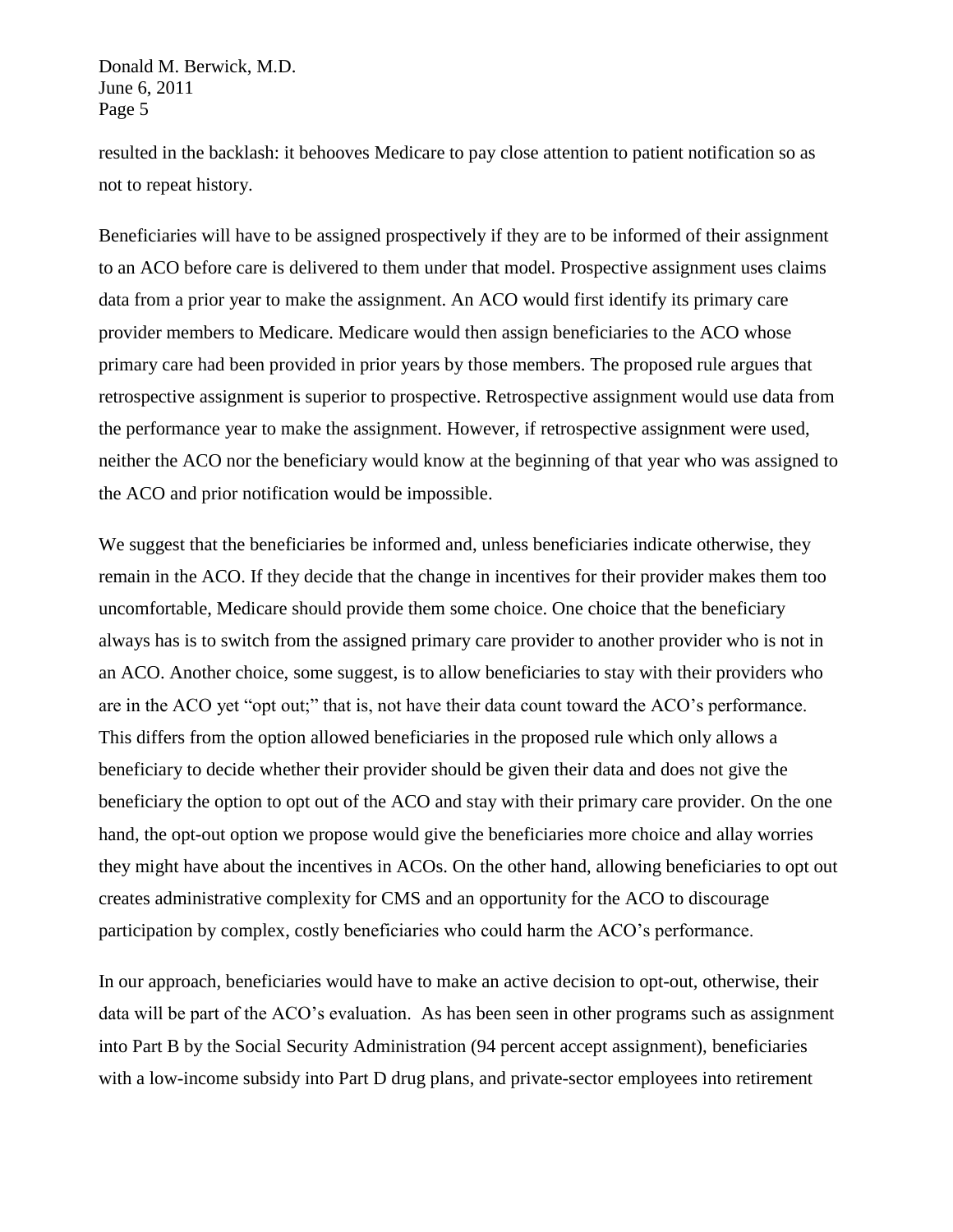plans, the opt-out approach preserves choice while preventing low take-up rates. A similar approach should be taken if CMS continues with retrospective assignment, essentially extending the data opt out mechanism in the proposed rule to include removing the beneficiary's data from the ACO's performance. If opting-out is allowed, an ACO's opt-out pattern should be examined annually. CMS should reconsider an ACO's participation if it is unable to retain a high percentage of its beneficiaries or if only beneficiaries with certain characteristics tend to opt-out.

Finally, notification should strengthen beneficiaries' engagement with their care management. Many think that patient engagement in programs such as home monitoring and shared decision making and in keeping their primary care provider informed will be essential for ACOs to succeed. Part of the notification process should inform beneficiaries of their opportunities and responsibilities to influence their own health and the health care coordination that the ACO is offering.

# **Risk adjustment of the ACO population**

<u>.</u>

Risk adjustment in the Medicare program is designed to account for the effect that demographic characteristics and health status have on expected Medicare spending. The **update** amount in the shared savings program is proposed to be "the projected absolute amount of growth in per capita" expenditures" [p. 19611]. This is essentially the expected growth in Medicare spending for a beneficiary with a risk score of 1.00, the national average risk score. Because it is using this amount as the update, the proposed rule needs to adjust an ACO's **benchmark** by its population's risk score to preserve equity among ACOs with populations that have different risk characteristics. That is, the update and the benchmark have to be consistent. The proposal uses the prospective HCC model to create risk scores for each beneficiary in each ACO as it does for each beneficiary in each MA plan.

The proposed rule sets the initial benchmark for an ACO according to the spending for the beneficiaries who would have been assigned (retrospectively) to that ACO in the three years preceding the agreement year adjusted for the average risk score of the assigned beneficiaries.<sup>1</sup>

<sup>&</sup>lt;sup>1</sup> The actual calculation is more complicated including truncation of unusually high spending for an individual beneficiary, weighting by year, and other adjustments.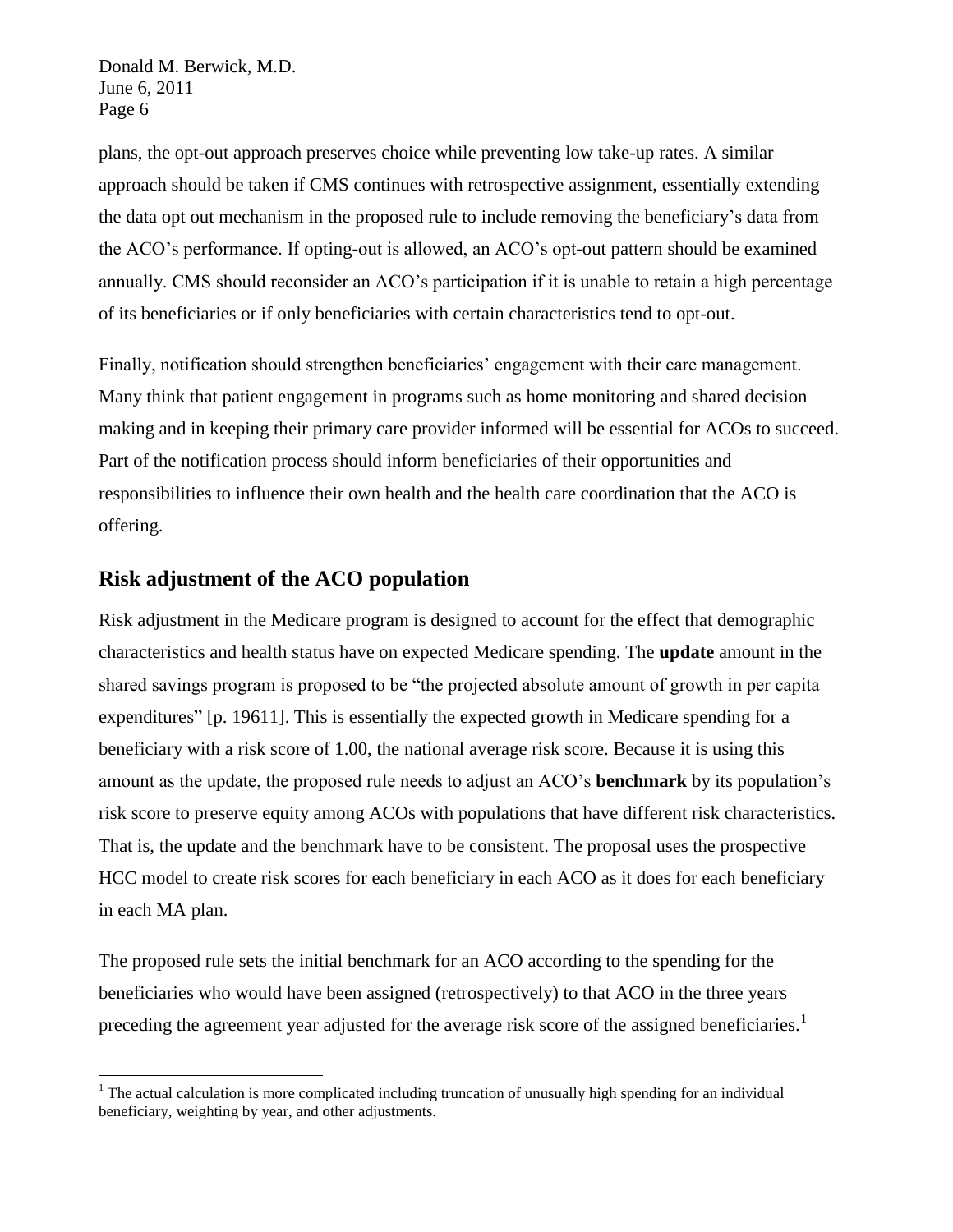The risk score is then not updated in the agreement years, rather the risk score for the initial benchmark panel is kept unchanged even if the beneficiary population changes. This approach eliminates the incentive for an ACO to optimize coding, that is, to report as many diagnoses as possible for its patients and hence increase their risk scores because, the risk score is calculated based in part on the number and severity of diagnoses. The Commission shares CMS's concerns regarding coding optimization and its effects, however, the Commission is also concerned that this approach creates incentives for the ACO providers to encourage expensive patients to seek care elsewhere and to avoid new expensive patients. It also disconnects the benchmark spending from the beneficiaries who are actually assigned to the ACO. CMS considers another option which would tie expected spending more closely to the assigned beneficiaries. However, CMS concludes that the additional adjustments needed in the second option would outweigh its benefits and propose using the first option described above. We propose a modified version of the second option below.

### *Comment*

We suggest that expected spending should be tied to the assigned beneficiaries, and that incentives to avoid high-risk beneficiaries and optimize coding should be minimized to the extent possible. We describe an approach that does so later in this section. Figure 1 compares the incentives in the proposed rule with the incentives in the approach we suggest. It is important to remember that if ACOs are to save money for the program they will need to focus on patients who are high cost to the program. As shown in Figure 1, those high-cost patients can be either those who are high-cost and high-risk or those that are high-cost and lower-risk. We need incentives for ACOs to want to retain patients who are high-cost and high-risk because they can improve care coordination for those patients and thus reduce avoidable spending (e.g., preventable readmissions) and improve quality. We also want ACOs to have an incentive to recruit patients who are lower risk but have been high cost because they have been treated inefficiently by other providers.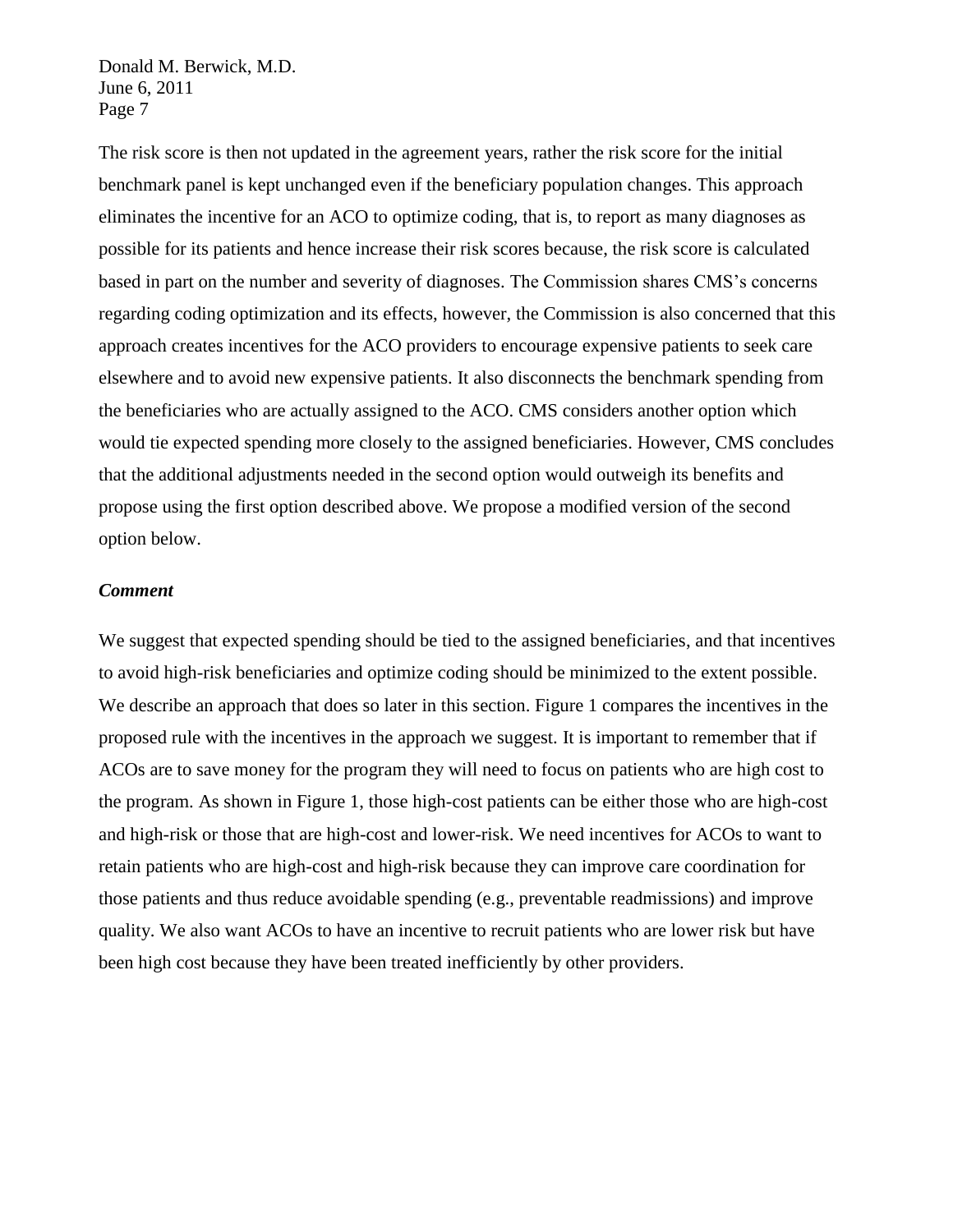|                      | Low                        | Medium                       | High                              |
|----------------------|----------------------------|------------------------------|-----------------------------------|
|                      | Low cost/low risk patients | High-cost/high-risk patients | High cost/lower-risk patients     |
|                      | little scope for near-term | could benefit from care      | could benefit from more efficient |
|                      | savings                    | coordination                 | care                              |
| <b>CMS</b>           | Attract these patients     | Discourage these patients    | Discourage these patients from    |
| incentive            |                            | from using ACO physicians    | switching to ACO practice         |
| Revised<br>incentive | <b>Neutral</b>             | Keep these patients          | Recruit these patients            |

### **Figure 1. Potential for savings from ACO**

The proposed rule incentives would encourage ACOs to avoid new patients who are expected to be high-cost patients, and possibly to make their practice less attractive to new patients with complex needs. Yet these are the patients who have the greatest potential for savings. CMS should consider an approach to risk adjustment that would create incentives to keep and recruit those very patients and allow the ACO to concentrate on patients with the greatest potential for savings, which would benefit both the program and the ACO. The approach should have four key objectives:

- Acknowledge differences in resource needs of patients treated by different ACOs.
- Create an incentive for the ACO to accept new complex patients who need care coordination and to continue to develop and maintain the capacity to treat those cases.
- Create an incentive to attract patients away from inefficient providers and those involved in inappropriate billing of services
- Minimize the effect of variations in coding intensity on payments.

The current method does not meet the first three objectives.

To meet these objectives, benchmark spending could be based on the assigned patients' historical spending and their individual historical risk score. Patients that have historically used more resources (risk adjusted) prior to the start of the three year agreement period would have higher benchmarks. New patients, those assigned in years two or three of the performance period, would bring their historical spending and risk scores with them. ACOs would have an incentive to serve patients with high benchmarks and attract new patients from inefficient providers because the high benchmark follows the patient. However, adjustments to the benchmark for continuing patients would change over time only to the same extent as the spending of a similar (i.e., similar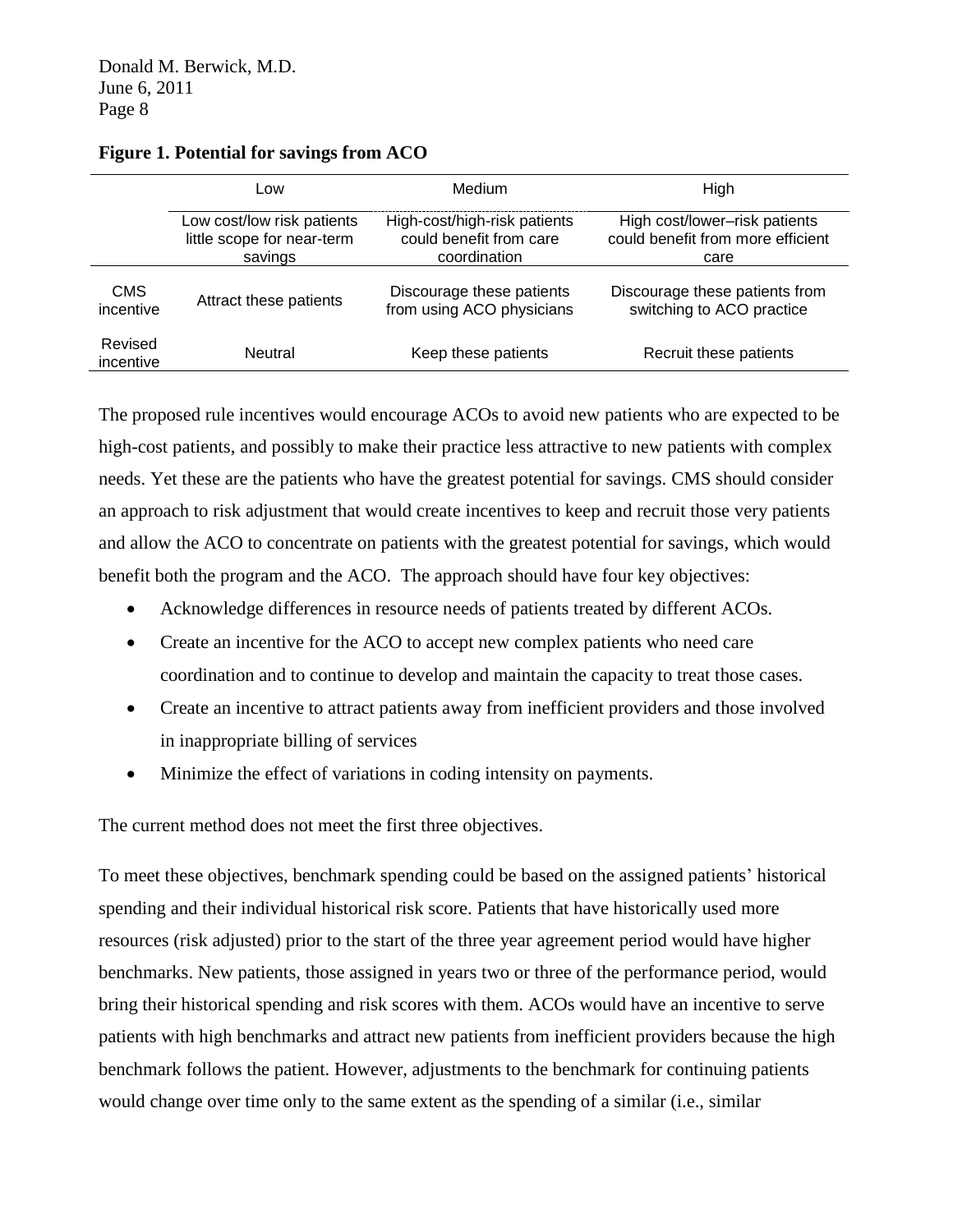<u>.</u>

age/gender/conditions) population of FFS beneficiaries at the national level would be expected to change. <sup>2</sup> ACOs would not be rewarded with a higher benchmark if their patients grow sicker faster than expected compared to national rates and will not be penalized if they keep their patients healthier than expected. In other words, additional coding of conditions over the three years will not affect payment. Coding optimization had a large effect on the savings calculation in the PGP demonstration and the Commission agrees with CMS that it is important that its effects be minimized in the shared savings program.

Benchmarks could be calculated prospectively if there were prospective assignment. Knowing their benchmark in advance would help the ACO to monitor its progress on spending. Some adjustment would need to be made at the end of the year for beneficiaries who move or join MA plans.

On balance, we think this approach would be more equitable because it would tie benchmarks more closely to the assigned beneficiaries; would give ACOs an incentive to do what they should do best, take care of more complex patients who would benefit the most from care coordination; and minimize the incentive to focus resources on coding optimization.

 $2$  Under this approach, using the claims history of each beneficiary assigned to the ACO, one could use the variables in the HCC calculation to characterize each beneficiary in the ACO and match them to similar beneficiaries in the overall FFS population. Let us call that set of similar beneficiaries group R. One could then compute how the spending for group R has grown historically compared to average spending growth in the overall FFS population. This differential growth rate would be the amount allowed beyond the update for beneficiaries in the ACO with characteristics similar to group R. Because the assignment to group R is based on the beneficiary's historical spending and claims it would not change due to coding changes in the performance period. Technically, the differential growth rate, plus one, multiplied by the beneficiary's prior benchmark, added to the update, would yield the beneficiary's new benchmark. The ACO's benchmark would be the average of its beneficiaries' benchmarks.

Conceptually, this approach is similar to that proposed for the Pioneer ACO demonstration. In both cases the goal is to make the update consistent with the benchmark and only allow for growth in spending similar to the growth observed in a matched cohort of the national FFS population. (This is different from the PGP demonstration in which target spending was based on the concurrent performance of a comparison group drawn from the local area. Instead, benchmarks would be based on historical cost growth of similar patients in the national FFS population, not a local comparison group.) In the Pioneer ACO demonstration, the adjustment is made to the update. In the shared savings program, because the update is specified in statute, the adjustment has to be made to the benchmark.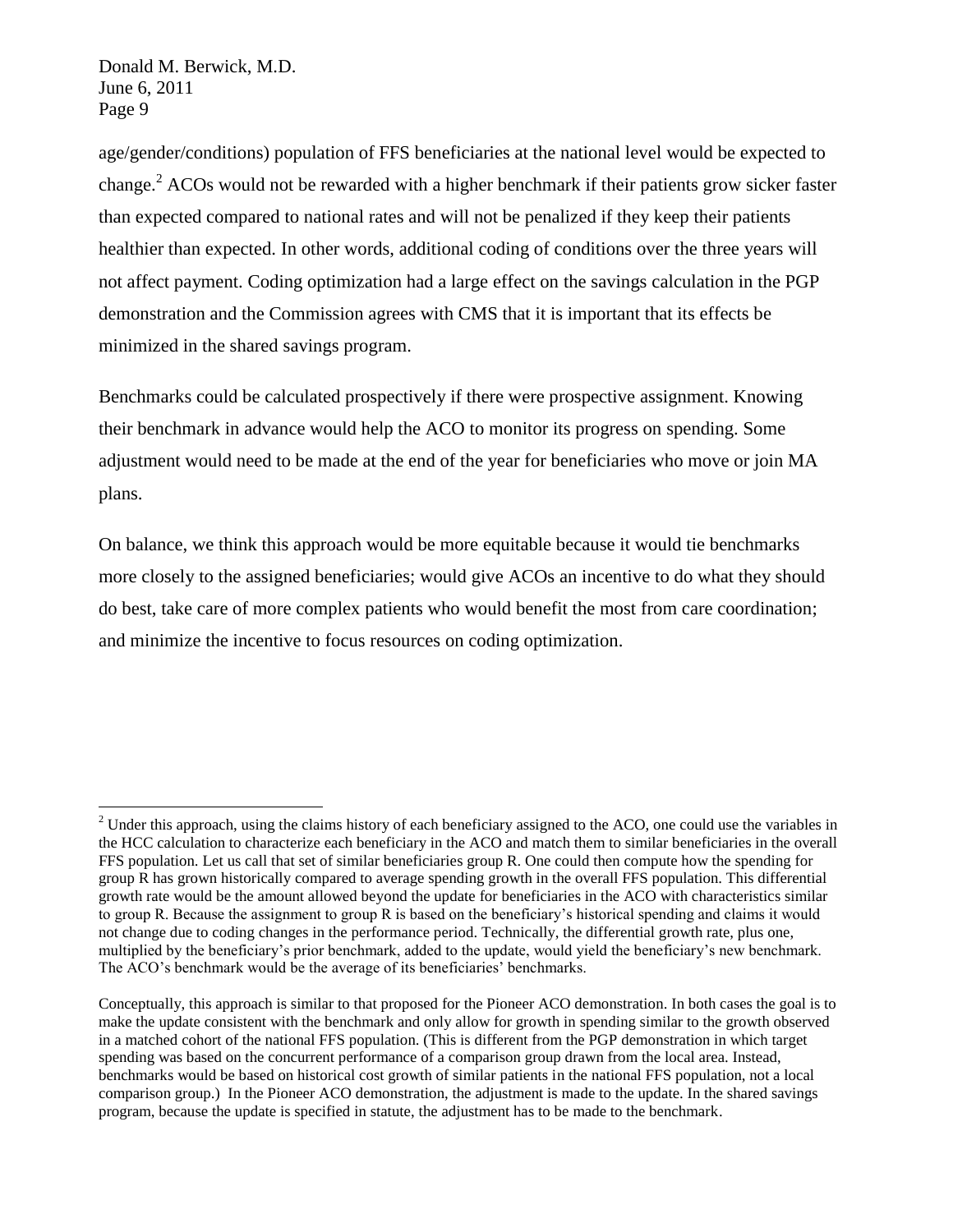## **Quality measurement and scoring**

In both the one-sided and two-sided risk models, the ACO's final sharing rate will be determined by how well the ACO performs on a set of quality measures, regardless of the amount of cost reduction. CMS proposes to use 65 quality measures across 5 domains of care to calculate an ACO's sharing rate. The 5 measure domains are:

- Patient/caregiver experience (7 measures)
- Care coordination (16 measures)
- Patient safety (2 measures)
- Preventive health (9 measures)
- At-risk populations/frail elderly health (31 measures)

CMS proposes that each measure would be weighted equally within a domain, and each domain would be weighted equally in calculating an ACO's total quality performance score.

In year 1 of the ACO's agreement period, CMS would only evaluate whether an ACO reported on all of the required quality measures; the ACO's actual performance on the measures would not be used in calculating the percentage of shared savings or penalties the ACO receives, only whether the ACO achieved 100 percent complete and accurate reporting on each measure. An ACO's actual performance on the measures would be used in years 2 and 3 of the agreement period. The ACO's performance on each measure for its assigned beneficiary population would be compared to FFS or MA national benchmarks if such exist for a given measure, or compared against an absolute percentage threshold (for example, 30 percent, 40 percent, 50 percent, etc.). If an ACO fails to meet the minimum performance standards in any domain, it has one year to improve its performance or its contract with CMS will be terminated. Failure to report on a quality measure or reporting inaccurate information also could result in contract termination.

The ACO's performance on each measure relative to the benchmark would be converted into a point score, ranging from 2 points for performance over the 90<sup>th</sup> percentile or 90 percent, stepping down in equal increments to zero points if the ACO's performance on a measure is below the  $30<sup>th</sup>$ percentile of the MA or FFS benchmark or below 30 percent if there is no comparable benchmark.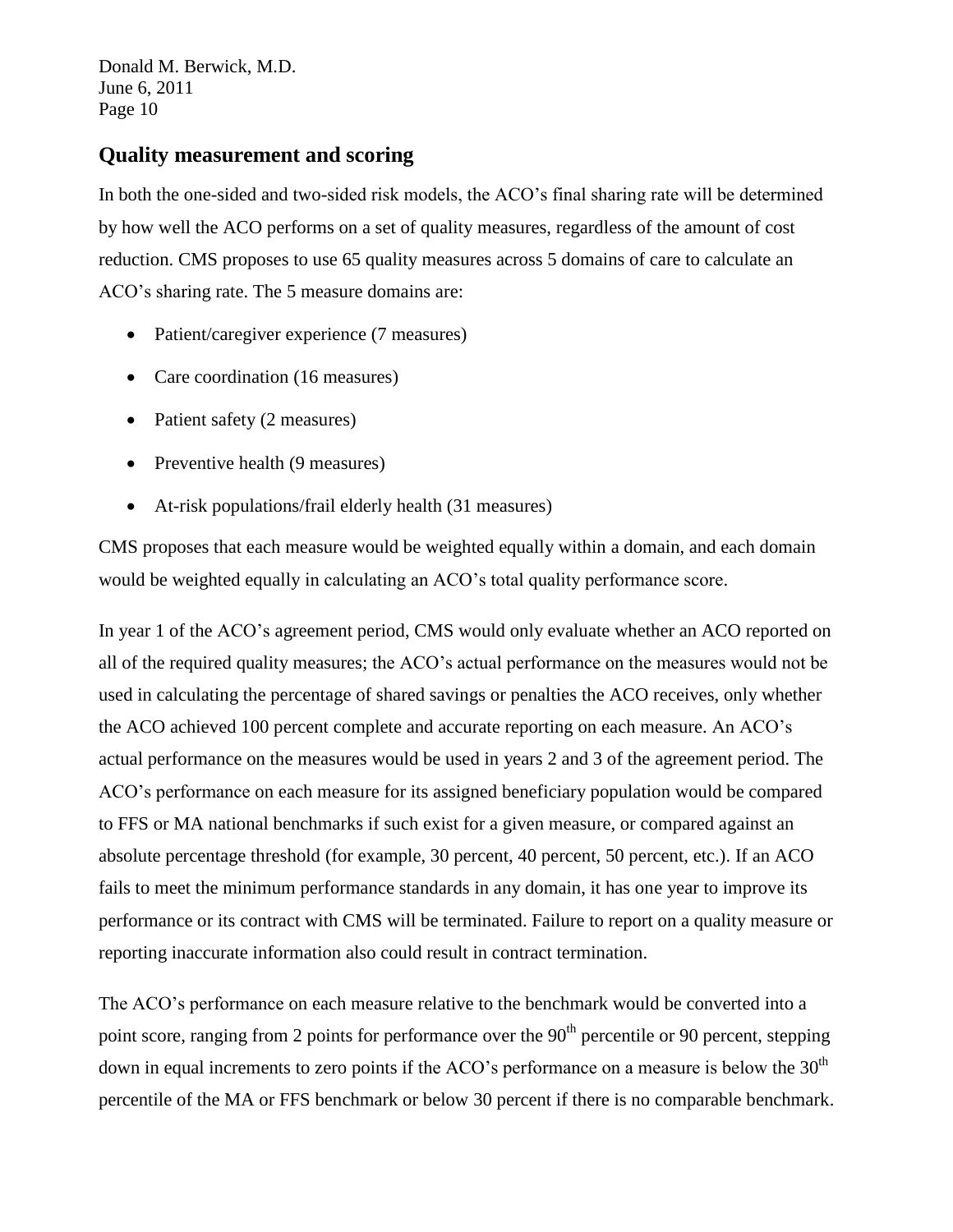The sum of these "quality points" would be used to calculate the score in each domain and then the domain scores would be averaged to determine the percentage of the available shared savings or losses the ACO would be awarded. For example, if there were 10 measures in a domain and an ACO achieved 18 quality points out of the total of 20 possible points (equal to 10 measures times the maximum of 2 points each), it would receive a 90 percent score for that domain. If it did the same for all domains it would receive 90 percent of the ACO's share of the available shared savings (for example, in the standard 2-sided risk model, this ACO would receive 90 percent of 60 percent of the shared savings, or 54 percent). This approach is referred to as the quality performance standard option.

#### *Comment*

The Commission appreciates the need for CMS to be vigilant in ensuring that providers participating in an ACO do not stint on clinically necessary care in response to the economic incentives inherent in the design of the shared savings program. However, providers are less likely to participate in the program if the costs of creating and maintaining an administrative structure to meet CMS's participation requirements are too high. We are concerned that the proposed quality measurement and reporting requirements would create an unnecessarily high barrier to providers' participation in the program, especially in the start-up stages of the program, and that the scoring method creates undue financial uncertainty.

#### *Quality measurement*

To simplify quality reporting we urge CMS to consider using a much more focused set of quality indicators that reflect the outcomes ACOs are designed to achieve: keeping the population healthy, better care coordination to reduce unnecessary and sometimes harmful spending, and better patient experience. To that end, we support most of the proposed health outcome and patient experience measures, but suggest that CMS significantly reduce the number of required clinical process measures (Table 1). The agency should also decrease the administrative burden of data reporting for the remaining process measures by using measures that can be calculated using claims data, at least for the first few years of program implementation. CMS could use a small number of claimsbased measures that report rates at which the ACO provides clinically-indicated services to its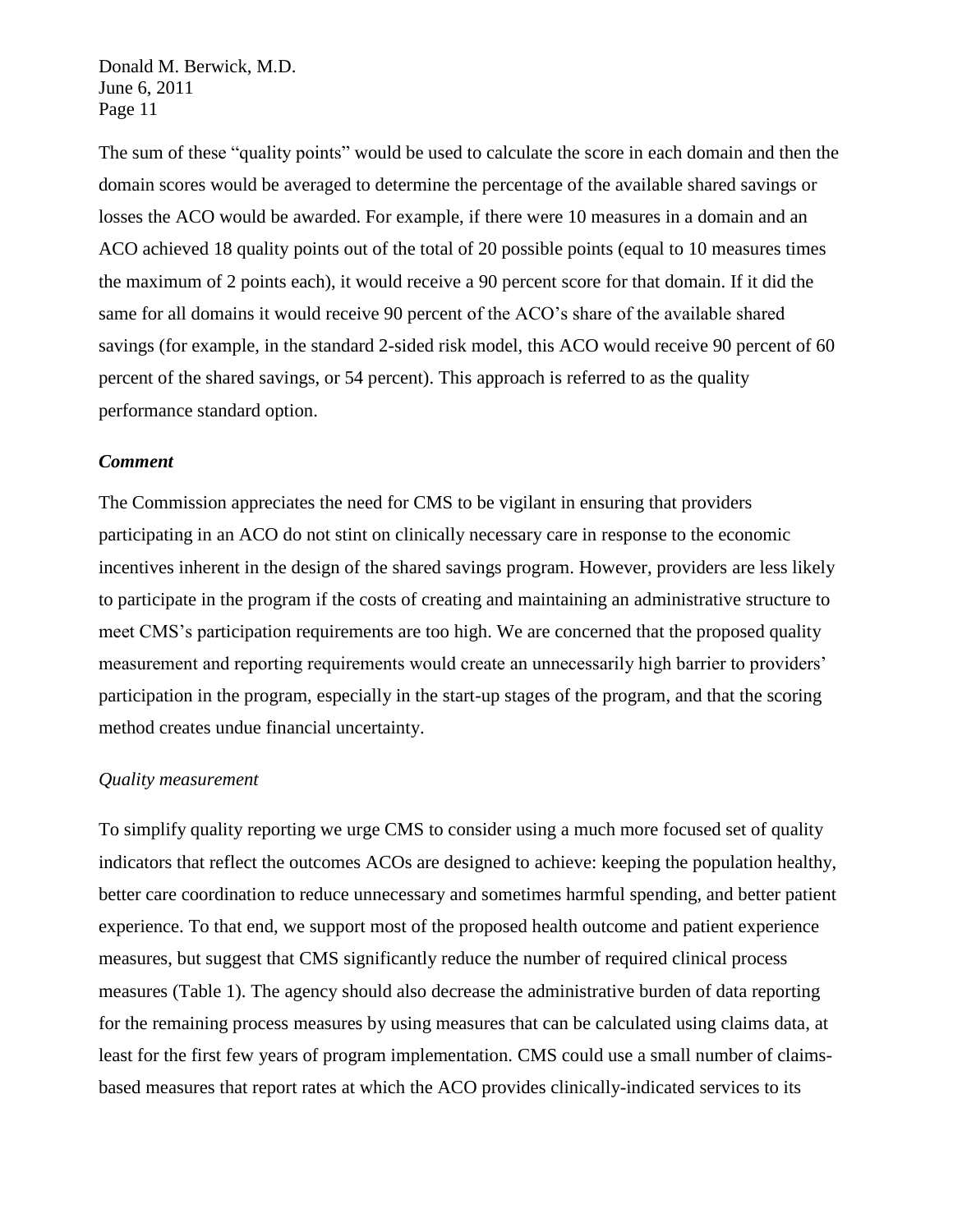patients with certain diagnoses prevalent among Medicare beneficiaries. This approach would be similar to that the Commission uses to annually evaluate the aggregate quality of physician and other ambulatory care services with the Medicare Ambulatory Care Indicators for the Elderly  $(MACIES).$ <sup>3</sup> We have also recently discussed the feasibility of adapting some Healthcare Effectiveness Data and Information Set (HEDIS) measures that could be calculated using claims data, which is another option for CMS to consider for the ACO program.<sup>4</sup> We estimate that the number of measures could be reduced from 65 in the proposed rule to as few as 18 if only the proposed patient experience and outcome measures were used, or up to 40 if all of the proposed process measures that could be calculated using claims data also were included.

When determining the final set of measures, CMS also should address the balance in the number of measures in each quality domain. If each domain score is weighted equally when they are averaged to compute an ACO's final percentage of available shared savings or losses, individual measures in effect will have more or less weight depending on the total number of measures in the domain. Individual measures in a domain with few total measures will have more weight in the quality score calculation, and vice versa. In the proposed rule, the number of measures in the domains ranges from 2 in patient safety to 31 in the at-risk populations domain. (However, of the two patient safety measures one is a composite of 10 individual measures, the other is a composite of eight measures—simple counts may be misleading.) If CMS reduces the total number of measures, we suggest that CMS also consider carefully balancing the number of measures across the domains to create an incentive for equal clinical focus across a parsimonious final set of measures.

After a period of initial implementation experience and learning by both the agency and ACOs, CMS could, if needed, add more complex measures, for example, intermediate outcome measures that require data from clinical records, such as laboratory test results, as ACOs deploy the health information technology and other administrative capabilities needed to efficiently and reliably capture and report clinical record-based measurement data. CMS could also retire some measures as outcome measures are refined and experience builds confidence in their use.

<u>.</u>

<sup>3</sup> *Report to the Congress: Medicare payment policy.* MedPAC, March 2011.

<sup>4</sup> *Report to the Congress: Medicare payment policy.* MedPAC, March 2010.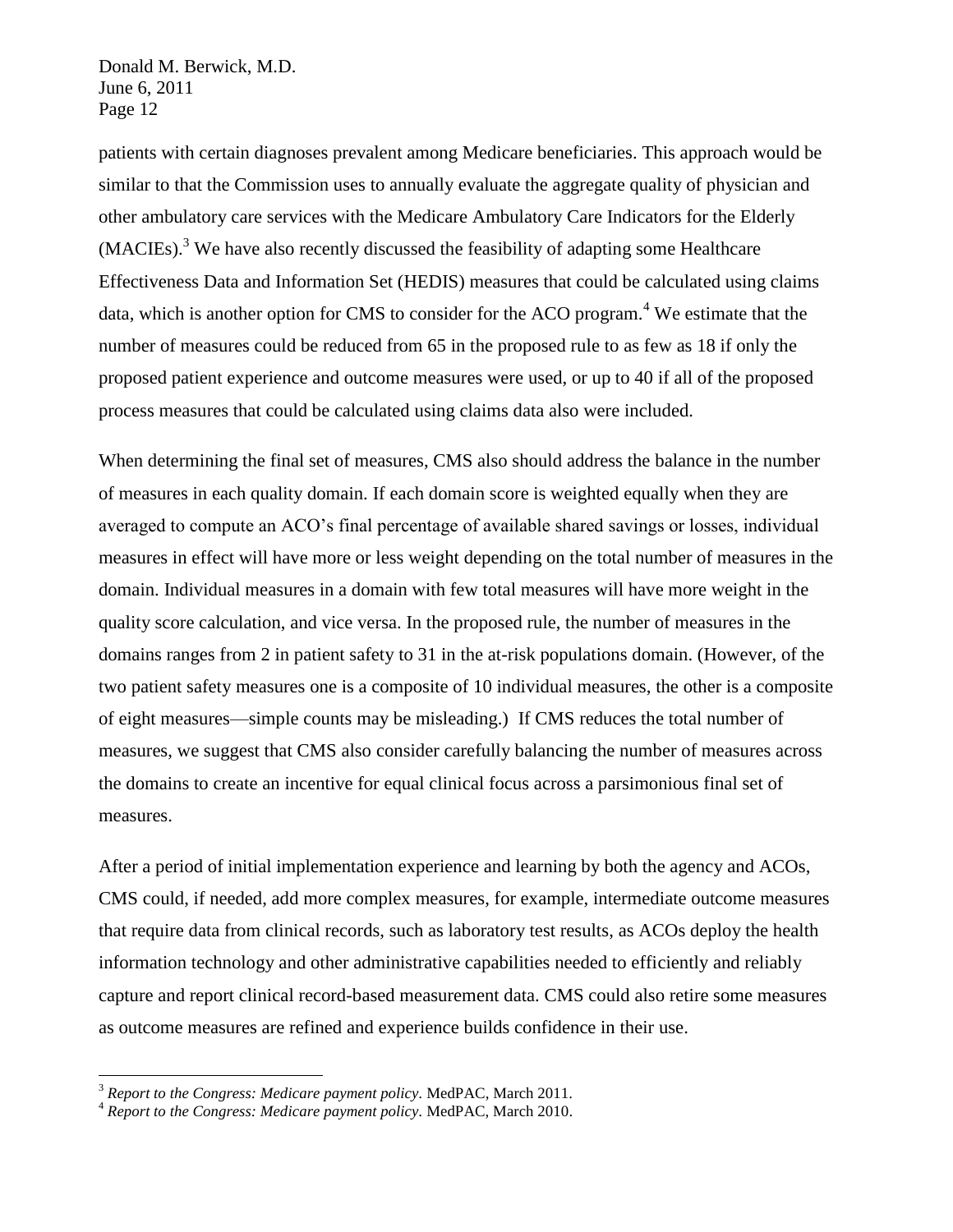| Domain:                   | <b>Detailed comments</b>                                                               |
|---------------------------|----------------------------------------------------------------------------------------|
| Summary comments          |                                                                                        |
| <b>Patient/Caregiver</b>  | We support the use of the proposed measures from the Clinician/Group Consumer          |
| <b>Experience:</b>        | Assessment of Healthcare Providers and Systems (CAHPS) survey and the                  |
| Support as proposed       | Medicare Advantage (MA) CAHPS survey. Patients may be more willing to stay             |
|                           | assigned to the ACO if they know the provider's payments are dependent on              |
|                           | patients' review of the quality of care provided. To complement the proposed           |
|                           | ambulatory care and overall health status questions, CMS also may wish to              |
|                           | consider adding an item from the Hospital CAHPS survey to measure the quality of       |
|                           | the hospital patient experiences of ACO members, such as the "overall rating of        |
|                           | hospital" question.                                                                    |
| <b>Care Coordination:</b> | We strongly support the proposed 30-day readmission rate, post-discharge               |
| Support with              | physician visit and medication reconciliation measures, Care Transition Measure        |
| exceptions noted          | survey, and the AHRQ Prevention Quality Indicators (ambulatory care-sensitive          |
|                           | condition admission rates).                                                            |
| 30-day mortality          | In addition to the proposed all-cause 30-day readmission rate, we urge CMS to add      |
| rate: Add as              | a parallel risk-adjusted all-cause 30-day post-discharge mortality rate. Using         |
| complement to 30-         | readmission rates alone may give an incomplete indication of the quality of care       |
| day readmission rate      | provided to beneficiaries during and in the critical transition period following an    |
|                           | inpatient stay.                                                                        |
| AHRQ admission            | For the AHRQ admission rate measures (PQIs), we observe that there may be very         |
| rate measures:            | small sample sizes available for some of these measures in smaller ACOs and in all     |
| Analyze reliability       | ACOs for a few of these measures, such as admissions for dehydration, which have       |
| with small sample         | relatively low prevalence and incidence across even the entire Medicare population.    |
| sizes; use only           | Very small sample sizes will decrease the statistical reliability of the measures and  |
| reliable individual       | therefore increase the chance that observed differences in rates will be due to        |
| measures or               | random variation. To address this problem, CMS could either drop the PQIs that         |
| combine into              | have the least statistical reliability, combine the proposed PQIs into a composite     |
| composite measure         | "multiple-cause" ambulatory care sensitive admission rate measure, or use              |
|                           | statistical techniques such as shrinkage estimation to increase the reliability of the |
|                           | measure.                                                                               |
| Medicare EHR and          | We do not support the proposed inclusion in this domain of five measures that          |
| e-Rx Incentive            | would be based on the Medicare Electronic Health Record (EHR) and e-Prescribing        |
| Program measures:         | Incentive programs. The individual physicians in an ACO already will have              |
| Do not use                | incentives through those two programs to become "meaningful users" of EHR              |
|                           | systems and to use electronic prescribing for all of their Medicare patients, while    |
|                           | including these measures in the shared savings program as well would discourage        |
|                           | less technologically-sophisticated providers from attempting to implement an ACO.      |
|                           | It may be challenging for an ACO to improve the quality and efficiency of care         |
|                           | delivery without an interoperable EHR system, but the implementation of specific       |
|                           | care delivery innovations should be decisions left to the providers who come           |
|                           | together to form an ACO, with Medicare focused on measuring and publicly               |
|                           | reporting the resulting improvements in health outcomes and cost growth                |
|                           | reductions.                                                                            |
| <b>Patient Safety:</b>    | The Commission is concerned about recently published studies indicating that rates     |

**Table 1. Comments on proposed quality measures by quality domain**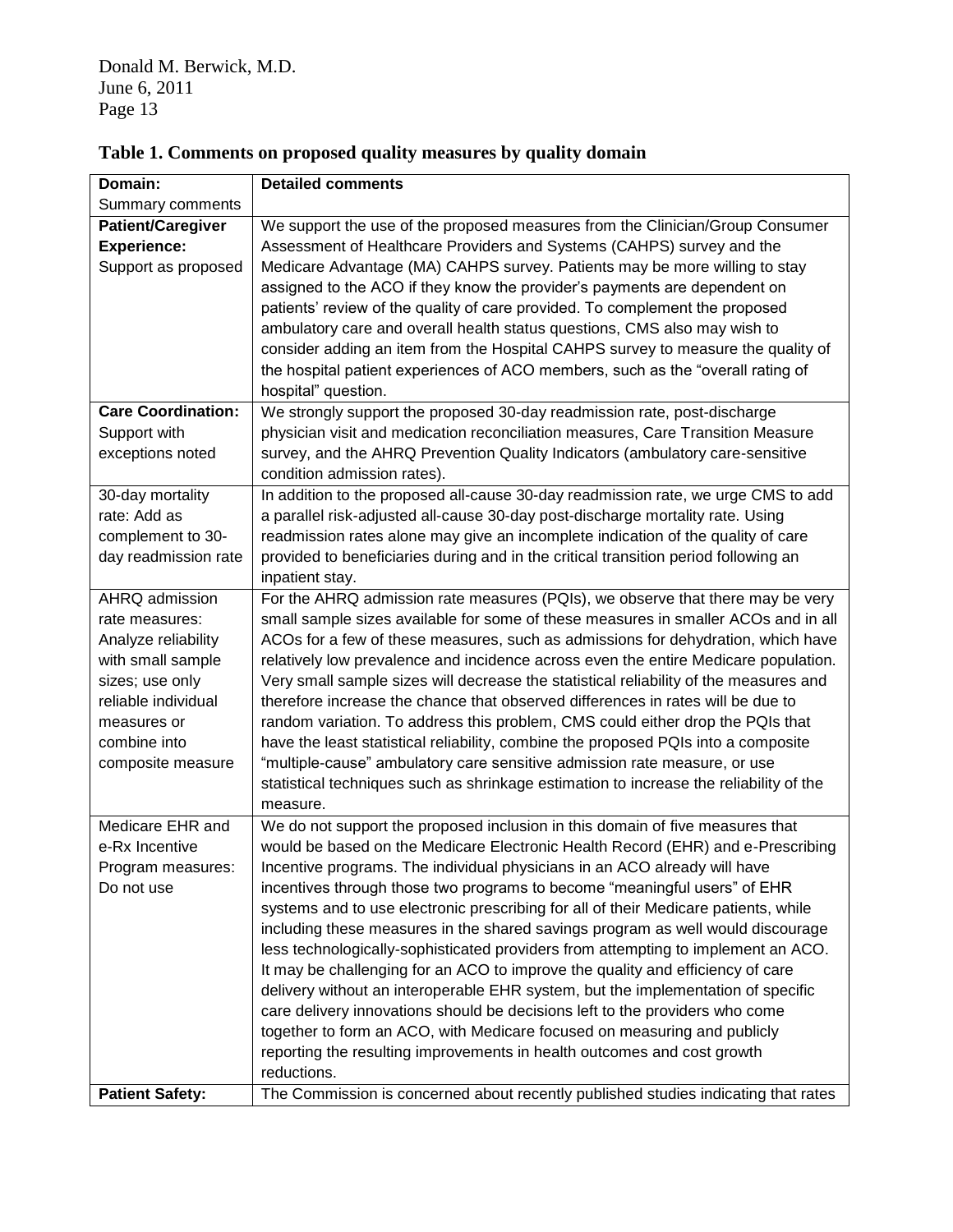| Support, with            | of health-care acquired conditions (HACs) and other patient safety incidents remain            |
|--------------------------|------------------------------------------------------------------------------------------------|
| exceptions noted         | unnecessarily high and that progress in improving patient safety has been slow. <sup>5</sup>   |
| below                    | We therefore support the inclusion of patient safety measures in the shared savings            |
|                          | program with the exceptions noted below. The use of a composite measure for this               |
|                          | domain is reasonable since the number of patient safety incidents in an ACO's                  |
|                          | covered population likely will be too small to yield statistically reliable results if these   |
|                          | measures are calculated individually.                                                          |
| Serious reportable       | The first five measures on the proposed list of HACs—foreign object retained after             |
| events: Include as       | surgery; air embolism; blood incompatibility; pressure ulcer stages III and IV; and            |
| proposed                 | patient falls and trauma—are classified by the National Quality Forum as "serious              |
|                          | reportable events" (SREs), formerly called "never events." To focus ACOs on the                |
|                          | reduction and ultimately elimination of these patient safety events, we support the            |
|                          | inclusion of these proposed measures, and urge CMS to expand the list to include               |
|                          | additional SRE measures that have been endorsed by the National Quality Forum,                 |
|                          | such as patient death or serious injury associated with medication errors, and death           |
|                          | or serious injury resulting from failure to follow up or communicate clinical                  |
|                          | information, as soon as practicable. Because the data for these measures would be              |
|                          | collected from claims, including them would not increase the administrative burden             |
|                          | on ACOs, but CMS would need to monitor the potential unintended consequences                   |
|                          | of creating a disincentive for providers to report SREs on claims.                             |
| Hospital-Acquired        | CMS proposes to include three individual measures of hospital-acquired infections              |
| Infections: Use          | (HAIs) in the HAC composite measure: central line-associated bloodstream                       |
| ongoing HAI              | infection (CLABSI), catheter-associated urinary tract infection (CAUTI), and surgical          |
| reporting through        | site infection (SSI). CMS has already specified a CLABSI measure for hospitals that            |
| <b>CDC's National</b>    | participate in the Medicare Hospital Inpatient Quality Reporting (IQR) Program (built          |
| <b>Healthcare Safety</b> | on the reporting infrastructure of the CDC's National Healthcare Safety Network                |
| <b>Network</b>           | (NHSN)). CMS will include an NHSN-based SSI measure in the IQR Program in                      |
|                          | 2012 and has proposed to add a CAUTI measure in 2013. As CMS brings these                      |
|                          | measures on-line for use in the Hospital IQR Program, we urge CMS to use the                   |
|                          | same infrastructure for the collection and reporting of all three of these HAI rates for       |
|                          | the shared savings program. Using claims data to calculate HAI rates, where there              |
|                          | will be an incentive to under-report their occurrence, exacerbates the reliability             |
|                          | problem. It would be more accurate and efficient to use the CDC/NHSN mechanism                 |
|                          | that CMS will implement over the next few years for these three types of HAIs.                 |
| Manifestations of        | The proposed HAC measures include "Manifestations of Poor Glycemic Control,"                   |
| poor glycemic            | which we are concerned may not meet our long-standing principle that CMS should                |
| control: Evaluate        | use only widely-accepted, evidence-based measures for all Medicare quality-based               |
| current clinical         | payment and public reporting. Concerning this particular measure, research                     |
| evidence underlying      | published within the last two years suggests that the use of clinical interventions to         |
| measure                  | maintain glycemic control in some patients, especially the frail elderly, may                  |
| specifications,          | adversely affect patient health outcomes. <sup>6,7</sup> We urge CMS to carefully consider the |
|                          |                                                                                                |

<sup>&</sup>lt;u>.</u> <sup>5</sup> MedPAC comment letter on proposed rule for Medicare Hospital Value-Based Purchasing Program, March 4, 2011. <sup>6</sup> Montori, V. M. and <u>M. Fernández-Balsells</u>. 2009. Glycemic control in type 2 diabetes: Time for an evidence-based about-face? *Annals of Internal Medicine* 150, no. 11 (June 2): 803-808.

<sup>7</sup> Lee, S. J. and C. Eng. 2011. Goals of glycemic control in frail older patients with diabetes. *Journal of the American Medical Association* 305, no. 13 (April 6): 1350–1351.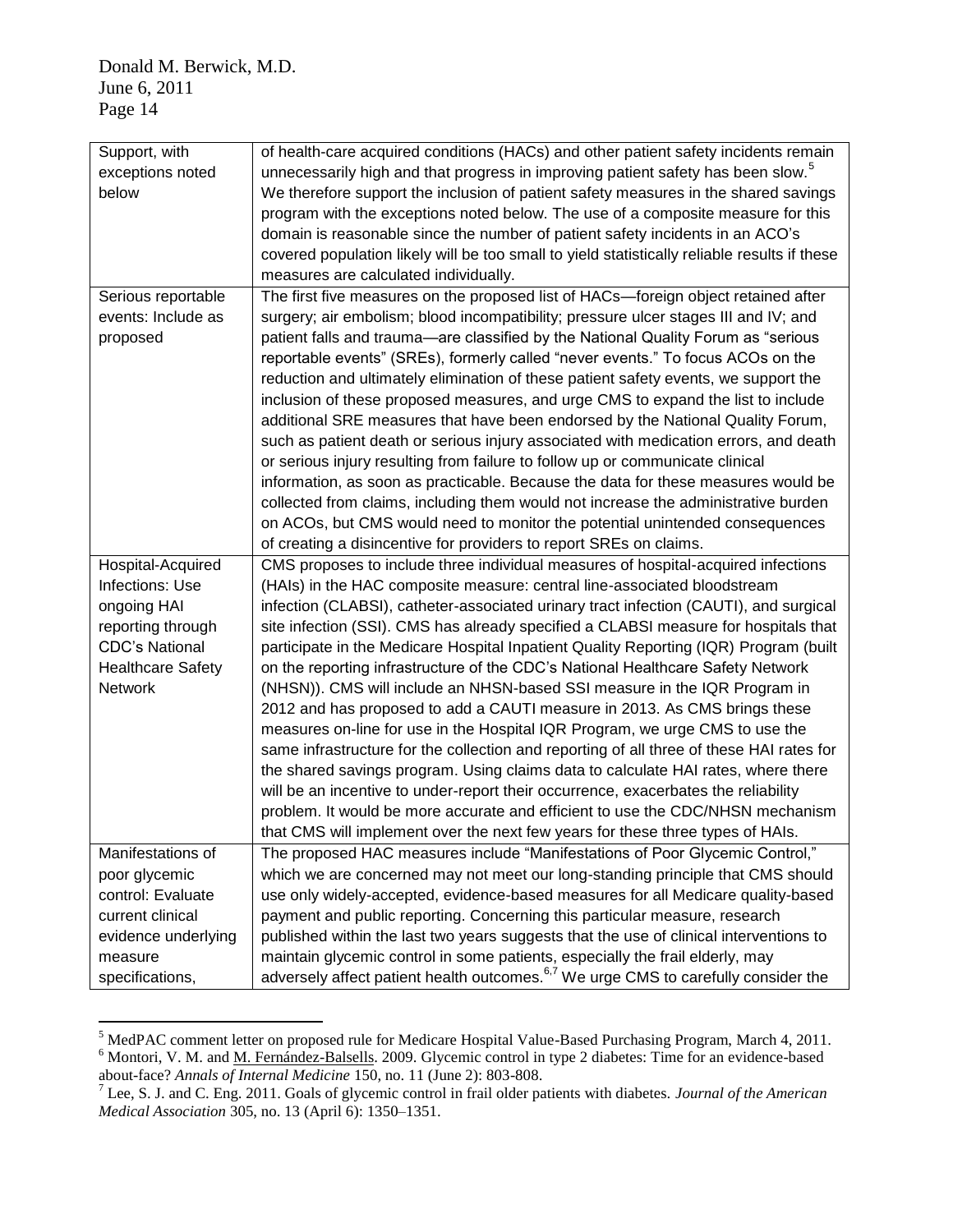| modify or delete as      | most recent clinical evidence on glycemic control for hospital inpatients and older        |
|--------------------------|--------------------------------------------------------------------------------------------|
| indicated                | patients with multiple comorbidities before deciding whether to use this measure.          |
| AHRQ patient safety      | If the HAC measures discussed above are included in the HAC composite measure,             |
| <i>indicators</i>        | it seems duplicative to also include the proposed AHRQ Patient Safety Indicator            |
| composite: Do not        | (PSI) composite measure. Several components of the proposed PSI composite                  |
| use because of           | measure overlap with the other HAC measures. ACO providers may find the                    |
| duplication of other     | individual or composite AHRQ PSI measures useful for internal quality improvement          |
| HAC measures,            | activities, but we are concerned with the statistical reliability of the AHRQ PSI          |
| statistical concerns     | measures in the context of affecting individual ACOs' bonuses or penalties.                |
| <b>Preventive Health</b> | Illustrative examples of proposed measures that could be used consistent with our          |
| and At-Risk              | suggestion to use only claims-based process of care measures include the                   |
| <b>Populations:</b>      | following: influenza immunization and pneumonia vaccination rates; breast and              |
| Reduce number of         | colorectal cancer screening rates; rate of cholesterol management of patients with         |
| measures and use         | cardiovascular conditions; rates of eye and foot examinations for patients diagnosed       |
| only claims-based        | with diabetes; rate of left ventricular function testing for patients hospitalized with    |
| process measures         | principal diagnosis of heart failure; prescription for certain kinds of drugs for patients |
| for initial 3-year       | with coronary artery disease.                                                              |
| contract period          |                                                                                            |

A few of the proposed measures would be based on hospital claims data (which CMS calculates) or data reported by hospitals through the CDC National Healthcare Safety Network (NHSN). We agree that these measures of hospital patient safety and hospital-acquired conditions should be included in the ACO quality measure to focus ACOs on reducing or eliminating these avoidable and clinically serious events for their patients. To minimize the administrative burden of reporting on these measures for small ACOs or those that do not include a hospital, CMS could leverage its existing quality measurement data, such as having all hospital-level measures be based on data already collected for the Hospital Inpatient Quality Reporting program for all of the hospital's Medicare patients. CMS then could compute a weighted average of the quality scores of the hospitals used by the ACO's patients to ensure that the ACO was admitting its patients to high quality hospitals. This approach would enable ACOs that do not include hospitals to report hospital measures easily, and it would avoid the small numbers problem that otherwise could occur when these measures of very rare events are computed solely on the basis of each ACO's admitted patients.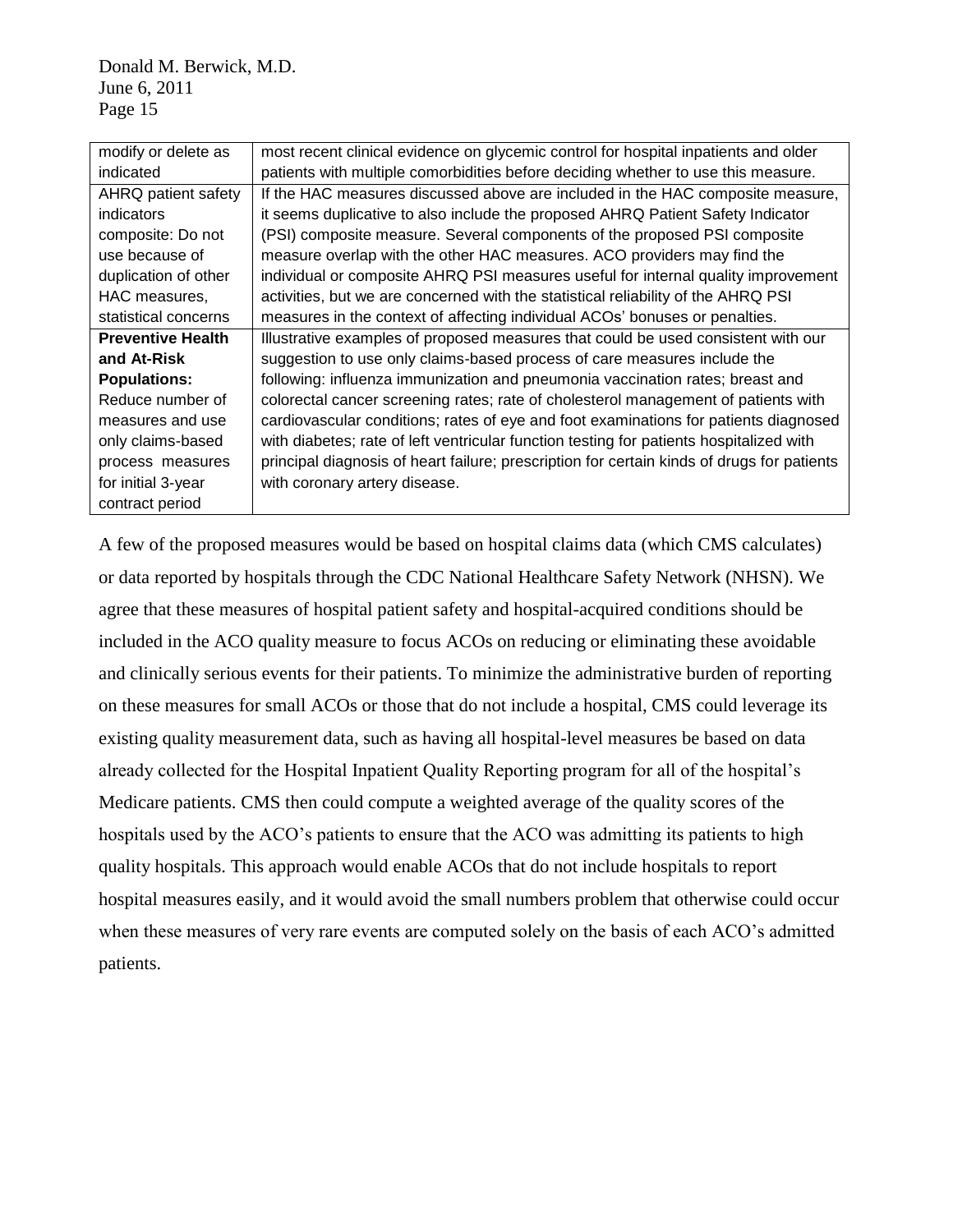### *Quality scoring*

CMS should simplify quality reporting and reduce uncertainty regarding the quality scoring. To reduce uncertainty, we suggest that CMS use a modified version of the quality threshold approach discussed in the proposed rule. As the rule states:

―A threshold established at a basic level of quality acknowledged to be minimally necessary presents less of a risk of being triggered due to random variation, as opposed to truly poor performance. Finally, for ACOs meeting the threshold, their shared savings percentage attributable to quality would be fixed and certain. This would increase incentives, achieve savings, and present more certainty on potential investment returns for organizations considering whether or not to become ACOs." [P.19597-8]

We agree with this logic and find that the advantages of the quality threshold option (compared with the proposed quality performance standard option) would outweigh any disadvantages cited, particularly in the early years of the program.

A threshold approach could work as follows. First, CMS could tell each ACO what the historical 50<sup>th</sup> percentile has been for each quality metric in prior years. The ACO then would have to exceed this benchmark in each of the five domains to fully share in savings. For each domain in which it exceeded the benchmark, its share of savings would increase by 20 percent of the maximum shared savings percentage. This would give the ACO certainty over the targets it needs to achieve and reduce the uncertainty over its financial liability, which plagues the proposed quality approach. Whatever the ACO score on the quality metrics, the ACO is still responsible for its share of losses under the two-sided model. The proposed rule sets the loss sharing at one minus the actual savings share. That design can lead to asymmetries in the model. For example, if the quality score were 40 percent and the maximum shared savings rate were 60 percent, the share of savings would be the product, 24 percent. The share of loss would be one minus the share of savings, or 76 percent. The Pioneer ACO demonstration also recognizes this asymmetry as an issue. Our alternative design would set the share of losses equal to the maximum sharing rate because that would reduce uncertainty and the expectation would be that ACOs will likely be above average on all five domains most of the time.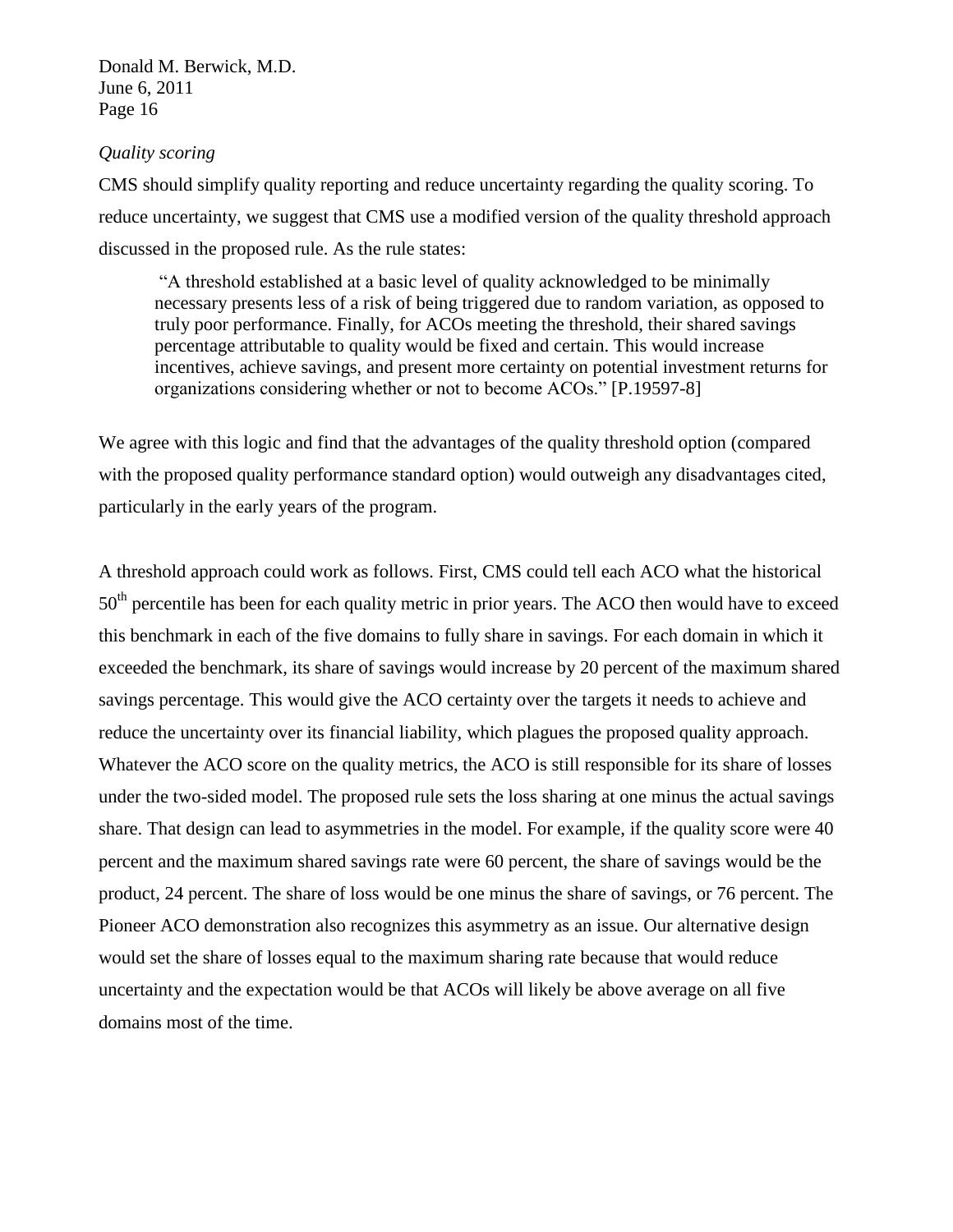## **Assessing benchmarks, spending and savings at standardized prices**

The proposed rule asks for comment on whether or not to take into account factors such as the Medicare wage index and teaching payments to hospitals when calculating benchmarks, spending, and savings (or losses). The proposed rule does not take these factors into account primarily because the statute states that **benchmarks** "...shall be adjusted for beneficiary characteristics and such other factors as the Secretary determines appropriate..." but the only adjustment specified for the **expenditures** used in the savings calculation is "...for beneficiary characteristics,..." The proposed rule concludes that the Secretary does not have authority to adjust expenditures for other factors.

#### *Comment*

We suggest that two underlying principles should be kept in mind when considering this issue. First, the benchmark, expenditures, and update should all be consistent to the extent possible. Second, ACOs should primarily be judged on their success in controlling the growth in service use by their patients isolated from changes in prices (such as input prices in their markets) that may be outside of the ACOs control. Maintaining these two principles will be crucial to create a shared savings program that is equitable for ACOs in different parts of the country and that use different mixes of providers. Given the importance of this calculation, we think it is critical that CMS reexamine whether it has the authority to follow these principles and if it determines it does not, CMS should seek a statutory change that would grant the agency this authority; and MedPAC will also pursue this legislative change.

To the first principle, because the update is specified as the projected absolute increase in national per capita spending, the benchmark and spending should be standardized so that they will be consistent with the update. For example the update essentially incorporates the national average wage index, GPCI, and other geographic price adjusters. Standardizing ACO spending for those geographic adjusters would be equitable because it would remove any advantage or disadvantage from an event outside the ACO's control, namely the input price for labor in their region. Similarly, Medicare makes adjustment for additional products such as teaching through the IME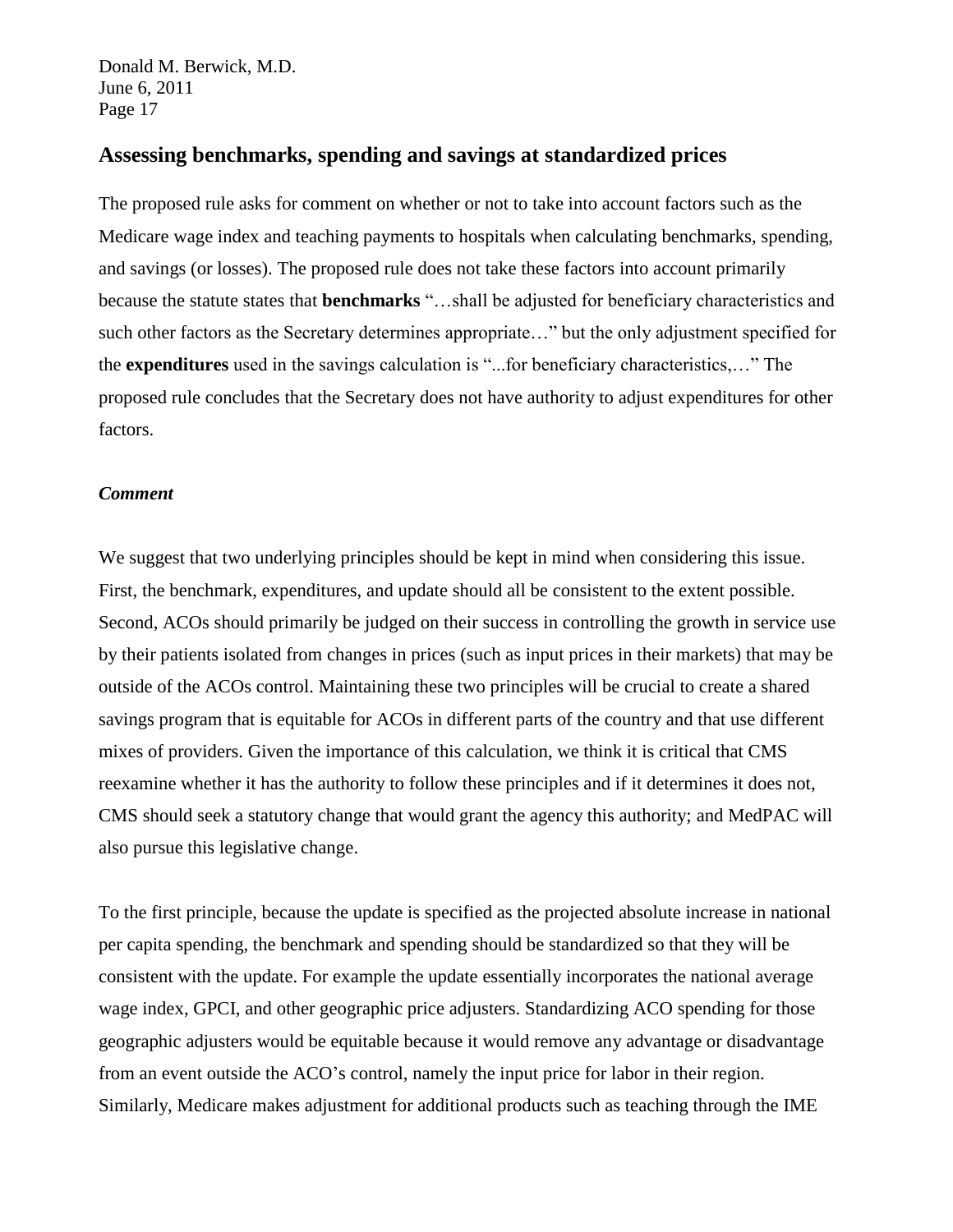factor, technology adoption through special DRG adjustments, and other policy goals such as access in rural areas through factors such as special payments to CAHs. Standardizing for these policy factors would be more equitable as well because those special payments are not for the service provided but to achieve other policy goals—which we would not want to discourage ACOs from achieving. The method used to standardize ACO spending could follow that laid out in our recent report on geographic variation.<sup>8</sup>

To the second principle, concentrating on service use, two examples may indicate why adjusting for prices is important. For example, assume a group practice operates in an area where the hospital has a wage index exception. The exception expires, and then hospital payments fall by 8 percent. This should not be a reason for the group practice to receive a bonus. Likewise, imagine a group of physicians operating in a rural area served by a midsize hospital and two small hospitals. The small hospitals convert to CAH status and that allows the midsize hospital to convert to sole community hospital status and hospital payments go up by 10 percent. That should not be a reason to assess the group with a penalty. To avoid allowing idiosyncrasies and fluctuation in prices over time to affect bonuses and penalties, the ACO program should make adjustments for input prices and special payments.

## **Using historical service use to adjust the maximum savings rate**

Once the level of service use is computed, it might then be more equitable to adjust the rewards for ACOs that have already achieved relatively low service use levels. One approach could be to allow such ACOs to obtain a larger share of the savings by increasing the maximum savings rate for ACOs with the lowest service use. Those ACOs could for example, have a maximum savings rate of 75 percent in the one-sided model or 95 percent in the two-sided model. ACOs with higher baseline service use would have a lower maximum savings rate. This approach would recognize that ACOs with lower service use may have less scope for efficiency gains than other ACOs and thus, increasing their share of savings might help increase equity across ACOs.

1

<sup>8</sup> *Report to the Congress: Regional variation in Medicare service use.* MedPAC, January 2011.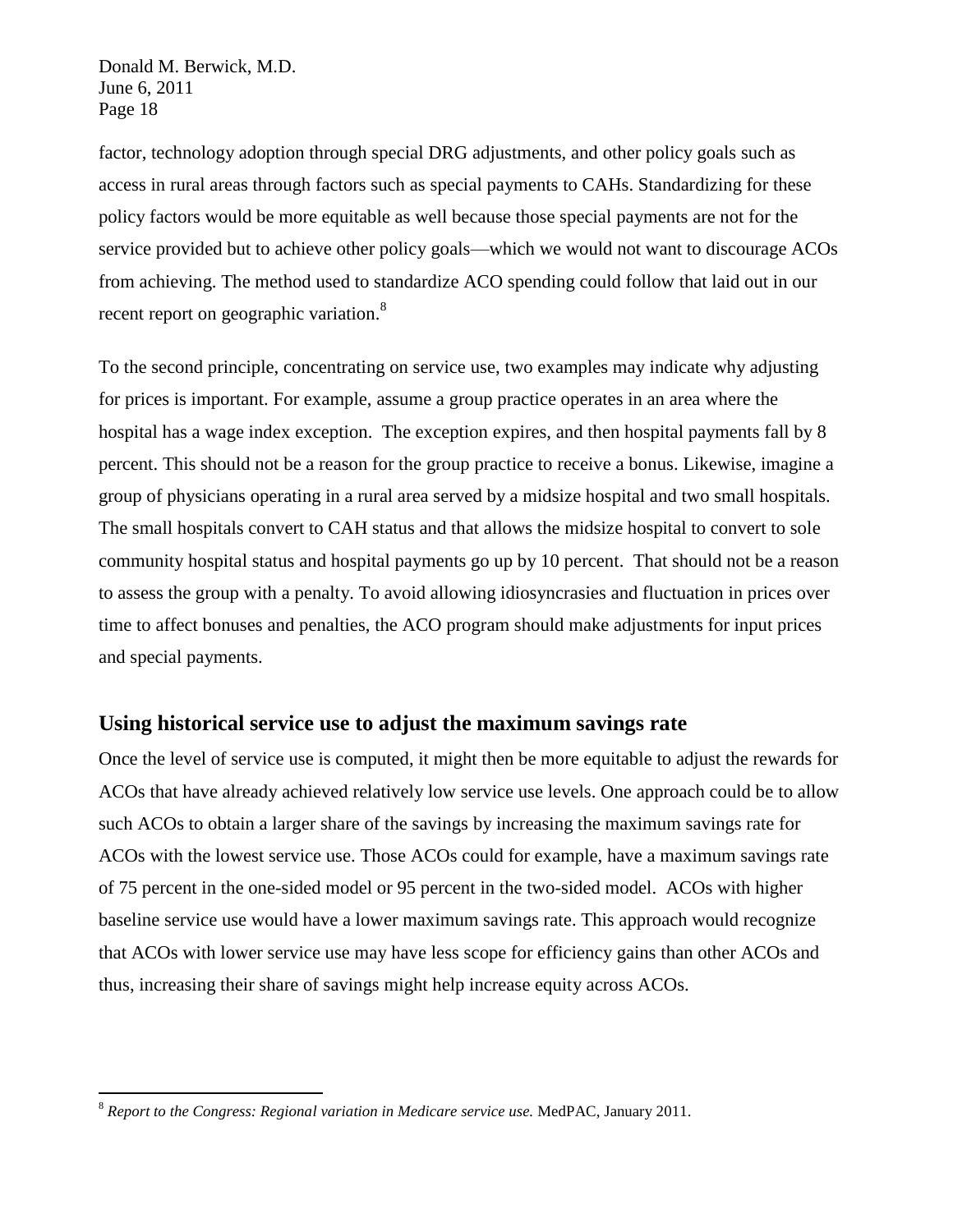# **Assignment based on only primary care services provided by a primary care physician**

Under the proposed rule assignment is based on the primary care physicians who account for the plurality of primary care charges, and the primary care physician has to be exclusive to one ACO. Assignment is not extended to specialist physicians or to non-physician practitioners such as nurse practitioners, advanced practice nurses, or physician assistants. Rural health clinics and FQHCs are also not used for assignment. To encourage use of FQHCs and RHCs, CMS increases the percentage of savings ACOs can get based on percent of assigned beneficiaries with one visit or more to an FQHC or RHC in the ACO and reduces the additional threshold in the one-sided model on a similar basis.

#### *Comment*

CMS points out that the statute specifies that assignment be based on "...utilization of primary care services provided under this title by an ACO professional described in subsection  $(h)(1)(A)$ ." An ACO professional described in (h)(1) could be either a physician or a practitioner, but  $(h)(1)(A)$  refers to physicians only. In addition to restricting assignment to physicians, the proposed rule further restricts assignment to primary care physicians because it would be consistent with other provisions in PPACA and because it "... places priority on the services of designated primary care physicians (for example, internal medicine, general practice, family practice, and geriatric medicine) in the assignment process." The Pioneer ACO demonstration explicitly adds nurse practitioners and physician assistants to the definition of primary care provider. It also creates a second step in the assignment algorithm allowing beneficiaries to be assigned to specialist physicians under certain circumstances. A step-wise option is also discussed in the proposed rule but is not the preferred option because it would increase complexity and require specialist to be exclusive to one ACO, even though it might increase the number of beneficiaries assigned.

The Commission prefers a more expansive definition of providers who could be assigned beneficiaries to increase the number of beneficiaries assigned to ACOs and to recognize the role those providers play in patient care. For example, we would prefer the step-wise option which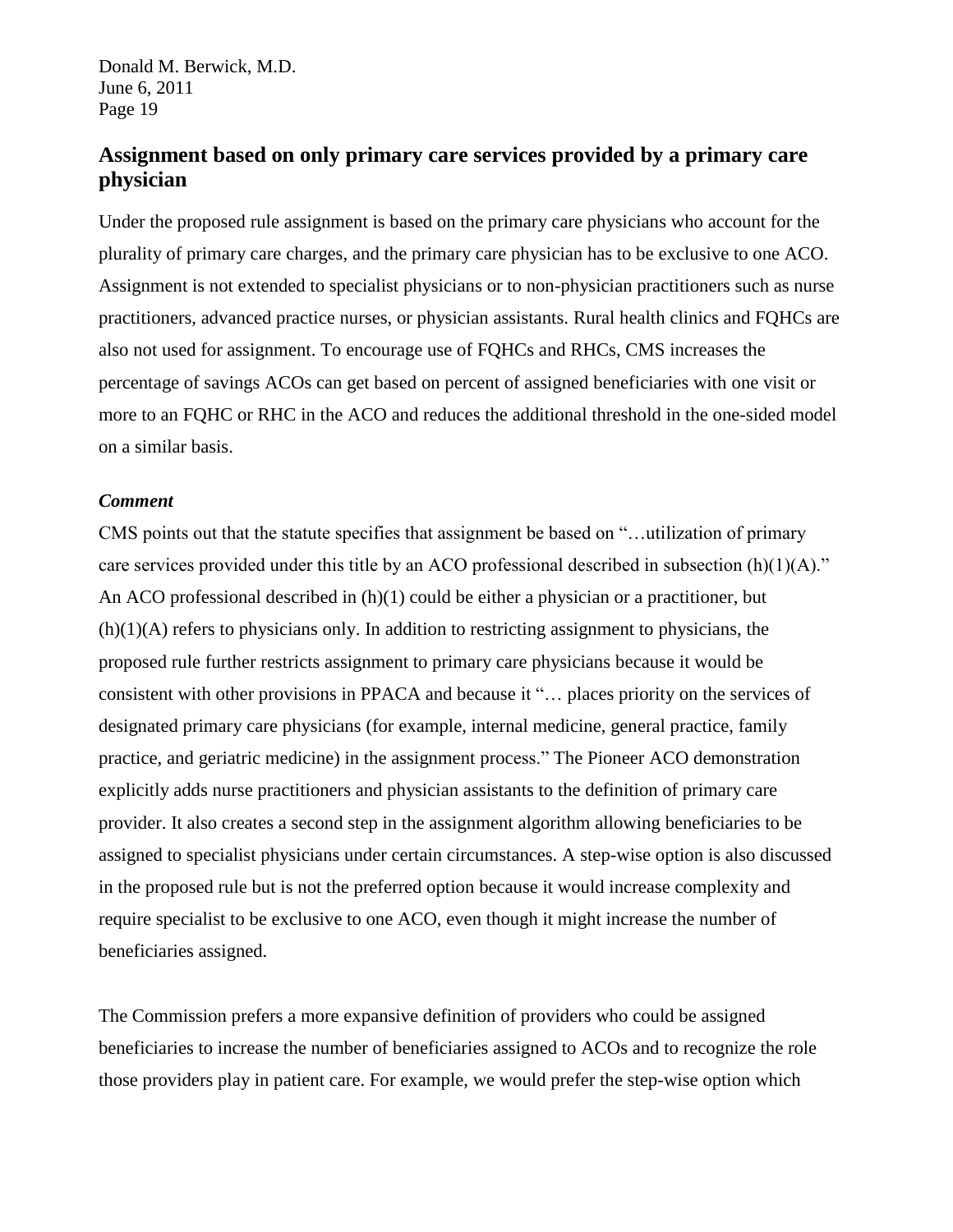<u>.</u>

assigns beneficiaries first to primary care physicians if possible and then to certain specialty physicians if the share of evaluation and management visits (or charges) to primary care physicians falls below a threshold value.<sup>9</sup> (The Pioneer ACO demonstration sets the threshold as 10 percent or less of E&M charges.) Although those specialists would have to be exclusive to one ACO for assignment purposes, they could still serve other patients who are either not assigned to ACOs or are assigned to other ACOs, thus the assignment exclusivity should not create access problems. The question of whether beneficiaries can be assigned to other practitioners should also be considered. Here again the Commission would urge CMS to reexamine its legislative authority, and if it determines that it is unable to pursue the broader definition for assignment, the agency should seek legislative clarification or the requisite authority and MedPAC will seek legislation as well.

It would also be more straightforward to allow assignment of patients to RHCs and FQHCs and encourage their use directly rather than to introduce special provisions for the savings share and thresholds as the proposed rule does. These are primary care provider teams often associated with a physician and usually providing primary care services. Logically they should be allowed to participate in ACOs and patients should be assigned to them. In many rural areas, RHCs function as primary care physicians' offices and, although they are paid differently under Medicare, they are still fulfilling the same function. In addition, under the proposed rule, beneficiaries could not be assigned to an ACO if they received all of their primary care services from RHCs. If many of the beneficiaries in an area were in this situation it would make it difficult to establish ACOs in such areas. A similar problem could be true in areas where many patients are seen by FQHCs. The proposed rule points out that an additional obstacle to assignment is that services in RHCs and FQHCs are generally paid on a flat rate and their claim do not specify whether they are for primary care services or not. We propose CMS posit that all claims in RHCs and FQHCs are for primary care services and use them for assignment as it would any other primary care claim.

 $9$  Assignment is to the group of primary care physicians in the ACO or the group of specialists in the ACO, not at the individual physician level.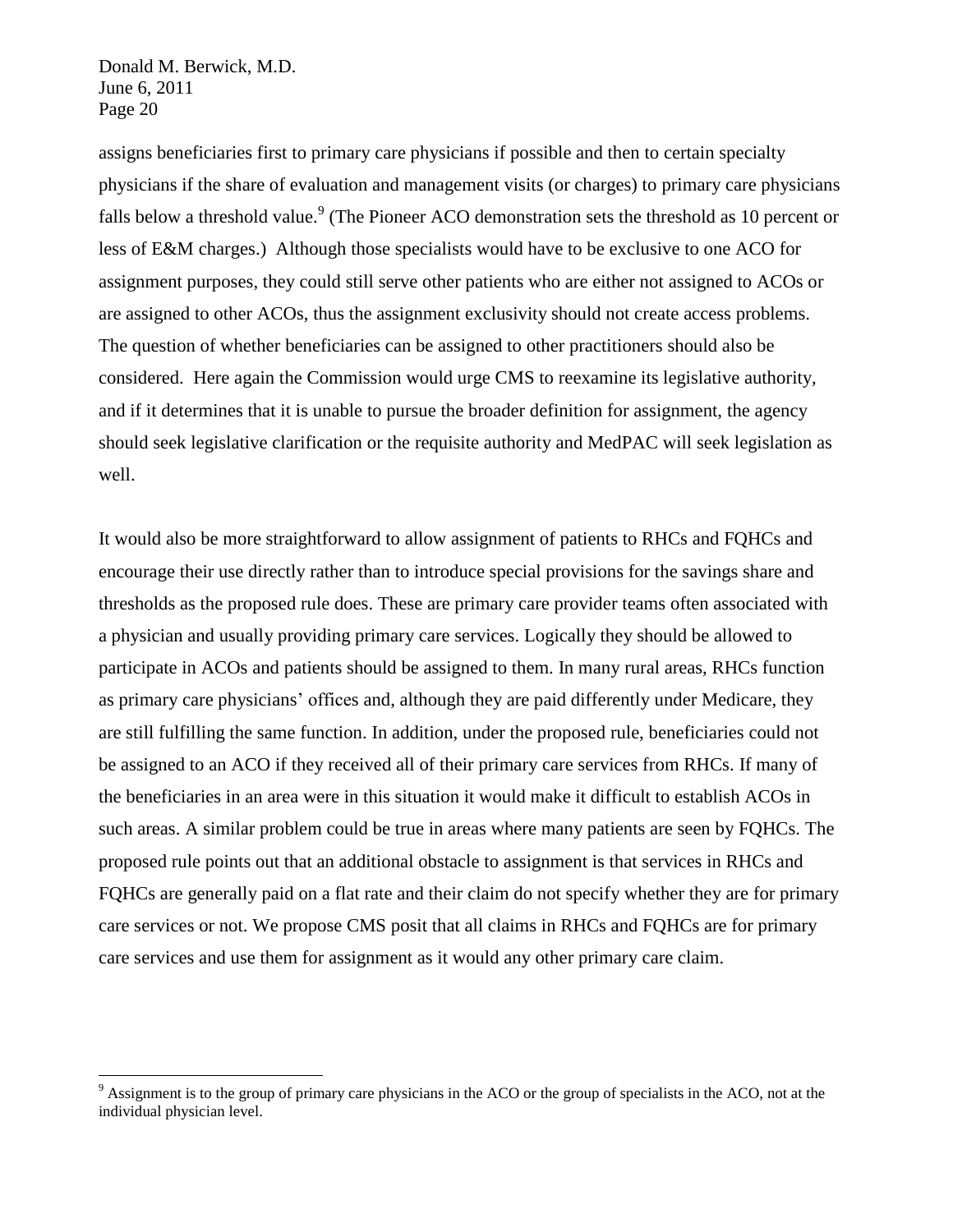## **Single-sided shared savings model**

In the proposed rule a single-sided shared savings model is discussed that will last for two years and then transition to a two-sided model. It notes that a strictly one-sided model "...may not be enough of an incentive for participants to improve the efficiency of health care delivery and cost." The "hybrid approach" proposed is expected to allow organization to gain experience with population management before assuming risk. More experienced organization can choose to enter directly into a two-sided risk model that allows ACOs a greater share of savings in recognition of the greater risk that they accept.

### *Comment*

Although the hybrid approach is reasonable in terms of moving to a program with stronger incentives for improving care, it may occur too soon for organizations that are uncertain of success. One possibility would be to give ACOs a choice to remain in the one-sided model through the three years of the first agreement period. Forcing ACOs to make too quick a transition could increase the risk of failure, and reduce participation. During those first years, CMS could analyze the data on performance and report on how the ACOs would have fared under a two-sided model and under different values for the savings percentage and other key parameters. CMS could also report on observed variation and use information on early adopters to inform subsequent regulations. Those follow-on regulations might make other models available and modify specifications for savings percentages and thresholds. This might make entry more feasible for ACOs with different characteristics than those in the early years as the parameters for success become more apparent.

To protect the taxpayer, if the one-sided model is extended, CMS would need to maintain the proposed minimum savings rates (MSR). Even with the currently proposed minimum saving rates and bonus thresholds there will still be some bonuses paid for random variation. The MSR and threshold are needed to limit the size of bonuses paid for random variation, and thus limit the risk of ACOs increasing Medicare costs. When offering the one-sided and two-sided models at the same time, CMS should also continue to assure that the two sided model is relatively attractive,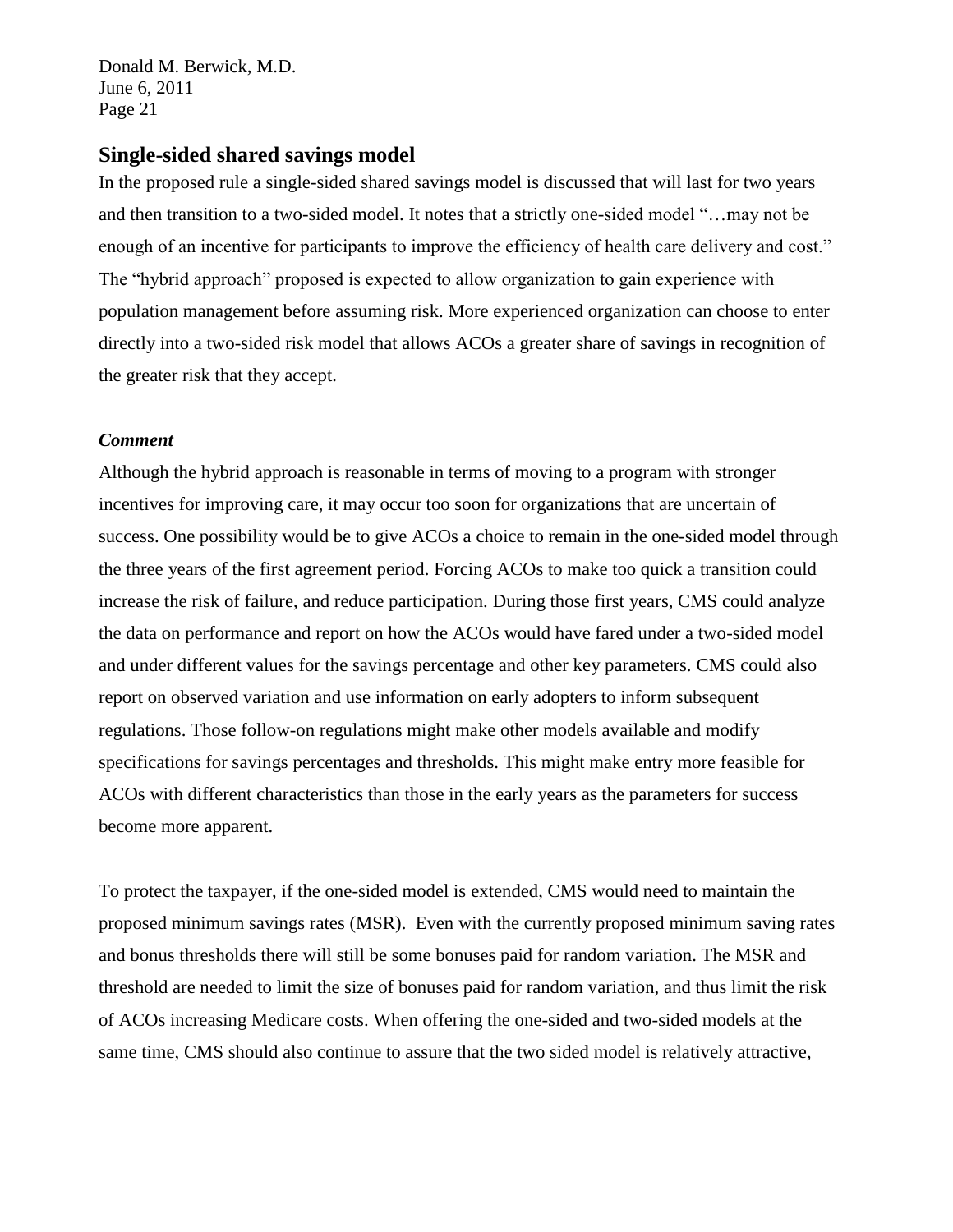recognizing that ACOs are taking some risk in that model. The share of savings and other variables should be designed to take that into account.

While the time frame of the one-sided model should be extended beyond two years, the two sided model should be retained as an option and eventually should be the only option. Given the proposed rules, providers who have confidence that they can generate an annual one percent reduction in the growth rate of Medicare expenditures (cumulatively, three percent over the three year agreement period) will be better off under the two sided model rather than the one sided model. The Medicare program would also benefit from the stronger incentives to change practice patterns inherent in the two-sided model.

### **Improving the return on investment for ACO formation**

When deciding whether to form ACOs, providers will weigh the prospect of bonuses against the costs of forming an ACO. Changing the ACO regulations to reduce the fixed costs of forming and operating an ACO will be necessary to attract providers to the ACO model. This will be particularly important for small ACOs. At the same time, increasing the share of savings going to providers beyond the maximum of 50 percent for the one-sided shared savings model or 60 percent for the two-sided shared savings model would improve the benefit side of the equation. For example, for the first agreement period the savings rate could be up to 75 percent for the one-sided model and 95 percent for the two-sided model. (CMS would need to retain the minimum savings rate and the thresholds to limit the cost of paying bonuses for random variation.)

The proposed rule already has two provisions that favor smaller ACOs without hospitals. First, small ACOs without a hospital have less stringent minimum saving rates (MSRs), allowing them a 10 percent chance of receiving a random bonus compared to a 1 percent chance for the largest ACOs. Second, under the bonus-only shared savings model, small ACOs with certain characteristics (such as only ACO professionals—no hospital) receive a share of first dollar savings if they meet their MSR, while large ACOs and those with hospitals receive a share of savings net of the first 2 percent of savings. For example a physician-only ACO with 5,000 beneficiaries that generates a 4% reduction in Medicare cost growth over two years would be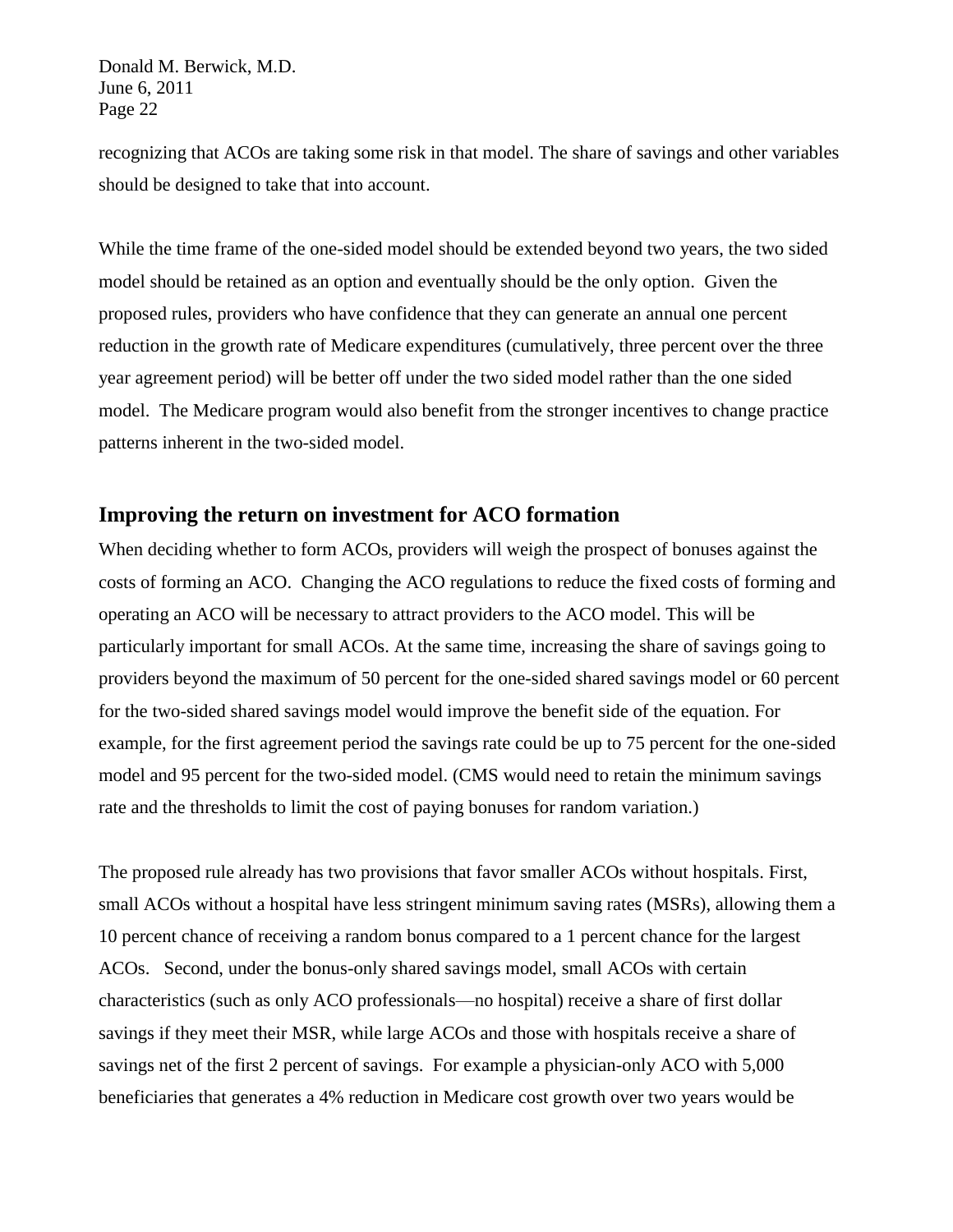eligible for up to a 2% bonus (50% of 4%) while the same ACO with a hospital partner or a larger ACO would only receive up to 1% bonus (50% x (4% - 2%). Therefore, the bonus structure is already set up to favor small ACOs.

What will prevent small ACOs from joining under the proposed rule (and may prevent larger providers from joining also) are the high fixed costs of forming and operating an ACO. To that end, the final rule could:

- Shift quality reporting to metrics that can be measured with claims and hospital-reported data as discussed above.
- Reduce administrative requirements of forming the ACO, such as having CMS compute market share statistics to free ACOs from the administrative burden of evaluating their own compliance with the FTC safe harbors.
- Eliminate criteria concerned with the process of how an ACO operates such as requirements on board composition, method of distributing savings among ACO participants, and meaningful use of electronic medical records.

The general idea is that bending the Medicare cost trend downward is difficult, and thus ACOs will have to change practice patterns to succeed, and even then may have limited opportunities for savings in most markets in the near term. To make entrance into the shared savings program economically attractive for these providers, CMS should set a goal of keeping the annual administrative costs of operating ACO to less than one percent of Medicare expenditures per beneficiary. For an ACO with 5,000 beneficiaries this would be roughly \$500,000. In other words, the marginal cost of adding an ACO to a group practice should be less than \$500,000 additional dollars beyond what is currently spent on administration and compliance with other requirements such as PQRI and HIT. This would allow a high-quality ACO that generates two percent savings to receive more in bonuses than the cost of operating the ACO. While CMS should try to reduce administrative burdens on ACOs, CMS needs to maintain the MSR at its current level to prevent excessive bonus payments due to random variation in ACO spending. In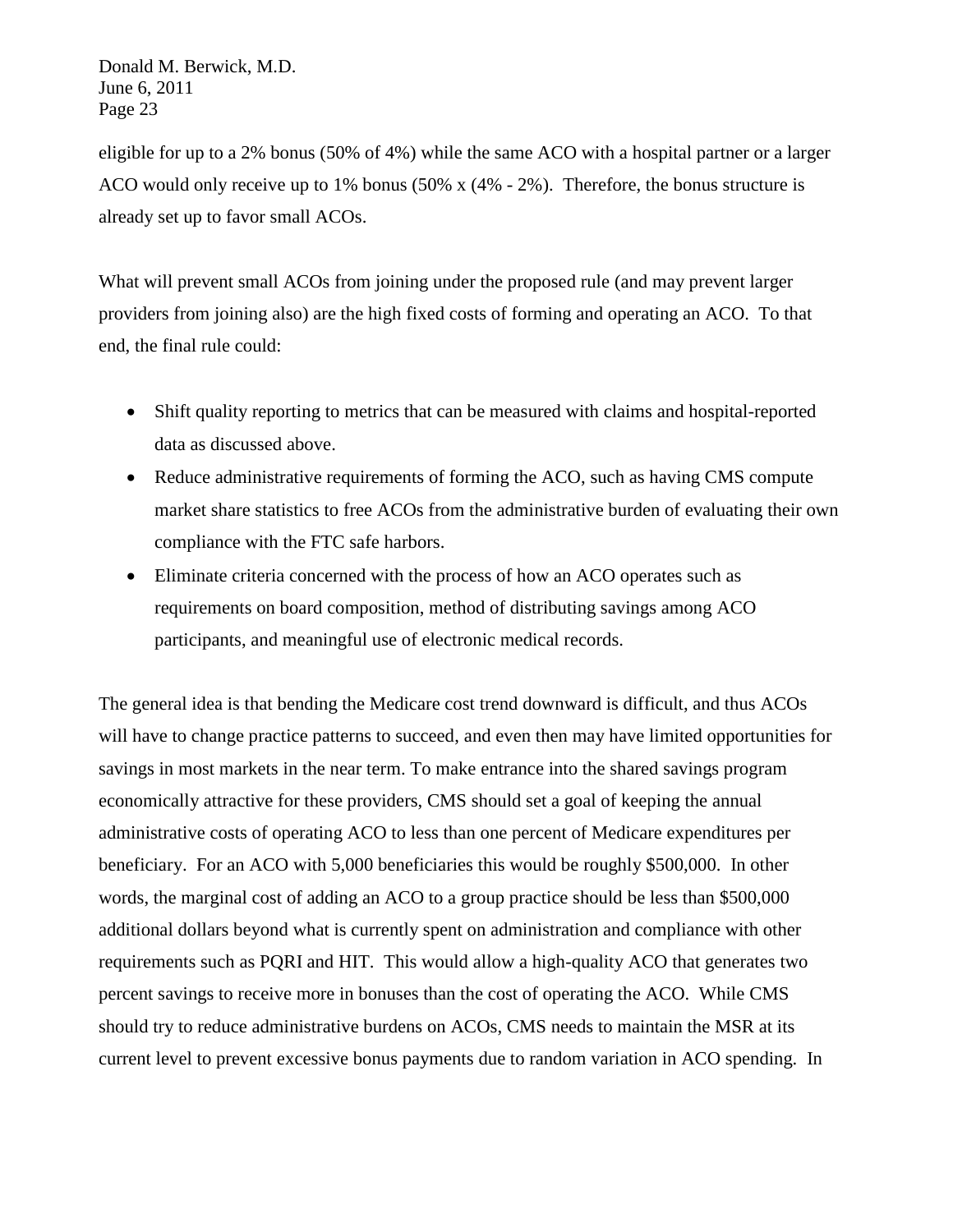other words, CMS should make ACOs more attractive by reducing the cost of forming ACOs rather than lowering the thresholds that providers must achieve to share in savings.

One principle that should be followed is to focus on outcomes and not process for all aspects of the program, not just quality metrics. For example, we are interested in ACOs that work; not how their internal structure brings success about. Decisions on the structure of board membership and distributing savings bonuses within the ACO should be left to their discretion, not directed by regulation. Removing regulation that focus on internal processes within ACOs would simplify the regulation and decrease the costs of forming ACOs.

# **Conclusion**

Taken together, a number of our comments should make the ACO shared savings program more attractive to smaller, physician led ACOs including those with no hospital participation. Streamlining quality reporting, particularly for hospital measures, should limit administrative burden on ACOs. Extending the one-sided model should remove the fear of having an unknown liability for the ACO participants. Allowing assignment to RHCs and FQHCs might make physician led ACOs more feasible in areas served by those providers. CMS could also coordinate with other agencies such as the FTC to reduce administrative burden on ACOs. Many of these steps could make forming ACOs a less capital-intensive process, which would remove a barrier for smaller, physician-led organizations. Finally, CMS could also consider creating demonstration of smaller, physician-led ACOs through the CMMI.

To increase the attractiveness of the ACO program to providers, CMS could reduce the costs of forming an ACO and could increase the share of savings going to providers beyond the current maximum of 50 percent for a one-sided shared savings model or 60 percent for the two-side risk sharing model. For example, for the first agreement period the savings rate could be up to 75 percent for the one-sided model and 95 percent for the two-sided model. However, CMS needs to retain the minimum savings rate and the thresholds to limit the cost of paying bonuses for random variation.